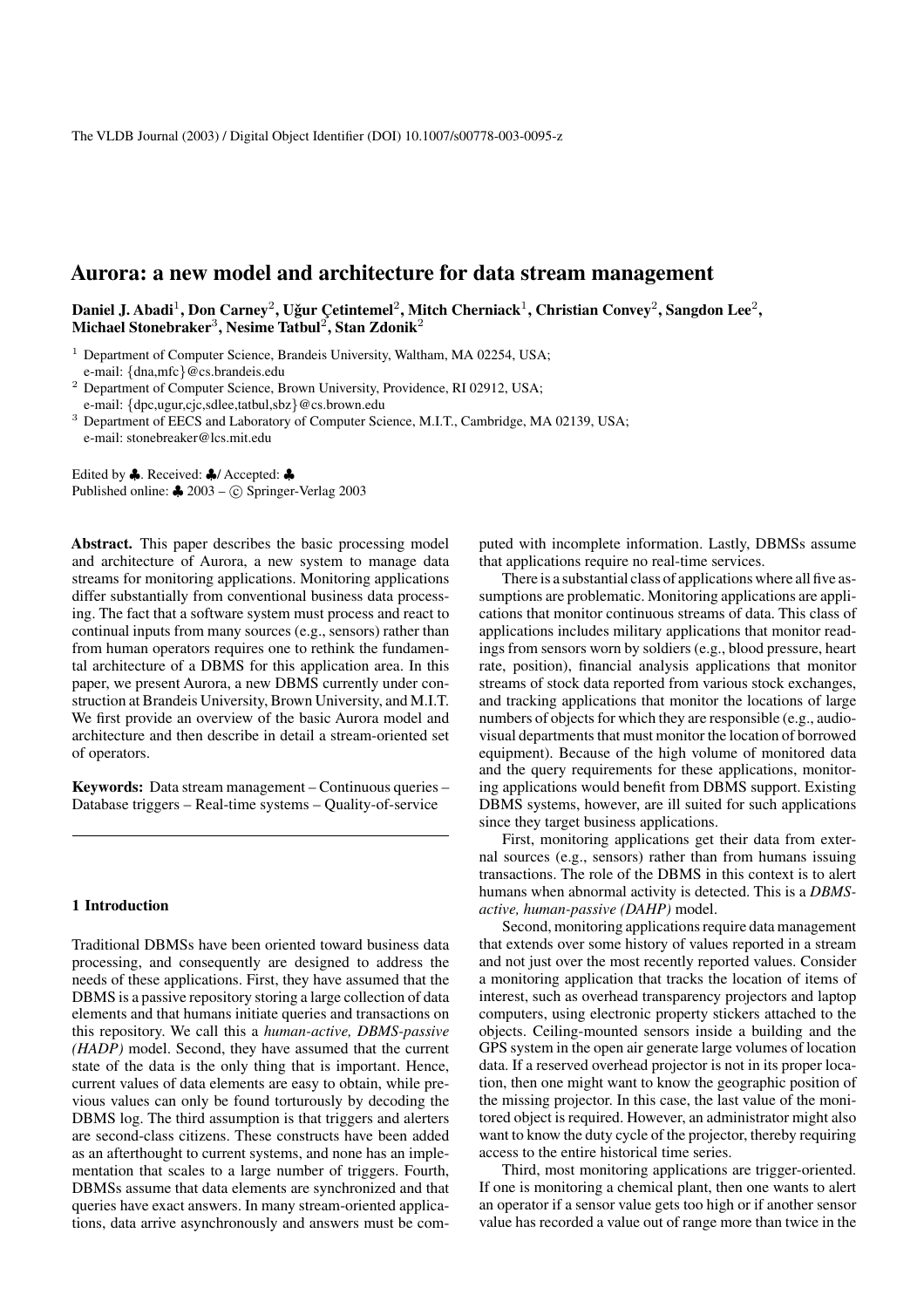last 24 h. Every application could potentially monitor multiple streams of data, requesting alerts if complicated conditions are met.Thus, the scale of trigger processing required in this environment far exceeds that found in traditional DBMS applications.

Fourth, stream data are often lost, stale, or intentionally omitted for processing reasons.An object being monitored may move out of range of a sensor system, thereby resulting in lost data.The most recent report on the location of the object becomes more and more inaccurate over time. Moreover, in managing data streams with high input rates, it might be necessary to shed load by dropping less important input data. All of this, by necessity, leads to approximate answers.

Lastly, many monitoring applications have real-time requirements. Applications that monitor mobile sensors (e.g., military applications monitoring soldier locations) often have a low tolerance for stale data, making these applications effectively real time.The added stress on a DBMS that must serve real-time applications makes it imperative that the DBMS employ intelligent resource management (e.g., scheduling) and graceful degradation strategies (e.g., load shedding) during periods of high load.We expect that applications will supply quality-of-service (QoS) specifications that will be used by the running system to make these dynamic resource allocation decisions.

Monitoring applications are very difficult to implement in traditional DBMSs. First, the basic computation model is wrong: DBMSs have a HADP model while monitoring applications often require a DAHP model.In addition, to store time-series information one has only two choices.First, he can encode the time series as current data in normal tables.In this case, assembling the historical time series is very expensive because the required data is spread over many tuples, thereby dramatically slowing performance.Alternately, he can encode time series information in binary large objects to achieve physical locality, at the expense of making queries to individual values in the time series very difficult.One system that tries to do something more intelligent with time series data is the Informix Universal Server, which implemented a time-series data type and associated methods that speed retrieval of values in a time series [1]; however, this system does not address the concerns raised above.

If a monitoring application had a very large number of triggers or alerters, then current DBMSs would fail because they do not scale past a few triggers per table.The only alternative is to encode triggers in some middleware application.Using this implementation, the system cannot reason about the triggers (e.g., optimization), because they are outside the DBMS. Moreover, performance is typically poor because middleware must poll for data values that triggers and alerters depend on.

Lastly, no DBMS that we are aware of has built-in facilities for approximate query answering. The same comment applies to real-time capabilities.Again, the user must build custom code into his application.

For these reasons, monitoring applications are difficult to implement using traditional DBMS technology.To do better, all the basic mechanisms in current DBMSs must be rethought. In this paper, we describe a prototype system, *Aurora*, which is designed to better support monitoring applications.We use Aurora to illustrate design issues that would arise in any system of this kind.



**Fig. 1.** Aurora system model

Monitoring applications are applications for which streams of information, triggers, imprecise data, and real-time requirements are prevalent.We expect that there will be a large class of such applications.For example, we expect the class of monitoring applications for physical facilities (e.g., monitoring unusual events at nuclear power plants) to grow in response to growing needs for security.In addition, as GPSstyle devices are attached to an ever broader class of objects, monitoring applications will expand in scope. Currently such monitoring is expensive and restricted to costly items like automobiles (e.g., Lojack technology [2]). In the future, it will be available for most objects whose position is of interest.

In Sect.2, we begin by describing the basic Aurora architecture and fundamental building blocks.In Sect.3, we show why traditional query optimization fails in our environment and present our alternate strategies for optimizing Aurora applications.Section 4 describes the run-time architecture and behavior of Aurora, concentrating on storage organization, scheduling, introspection, and load shedding. In Sect. 5, we describe Aurora's data stream operators in detail. In Sect. 6, we discuss the myriad of related work that has preceded our effort.We describe the status of our prototype implementation in Sect.7 and conclude in Sect.8.

#### **2 Aurora system model**

Aurora data are assumed to come from a variety of data sources such as computer programs that generate values at regular or irregular intervals or hardware *sensors*.We will use the term *data source* for either case.In addition, a data *stream* is the term we will use for the collection of data values presented by a data source.Each data source is assumed to have a unique source identifier, and Aurora timestamps every incoming tuple to monitor the quality of service being provided.

The basic job of Aurora is to process incoming streams in the way defined by an *application administrator*.Aurora is fundamentally a data-flow system and uses the popular *boxes and arrows* paradigm found in most process flow and workflow systems. Hence, tuples flow through a loop-free, directed graph of processing operations (i.e., boxes). Ultimately, output streams are presented to *applications*, which must be programmed to deal with the asynchronous tuples in an output stream.Aurora can also maintain historical storage, primarily in order to support ad hoc queries. Figure 1 illustrates the high-level system model.

Aurora's query algebra  $(SQuAl<sup>1</sup>)$  contains built-in support for seven primitive operations for expressing its stream

SQuAl is short for [S]tream [Qu]ery [Al]gebra.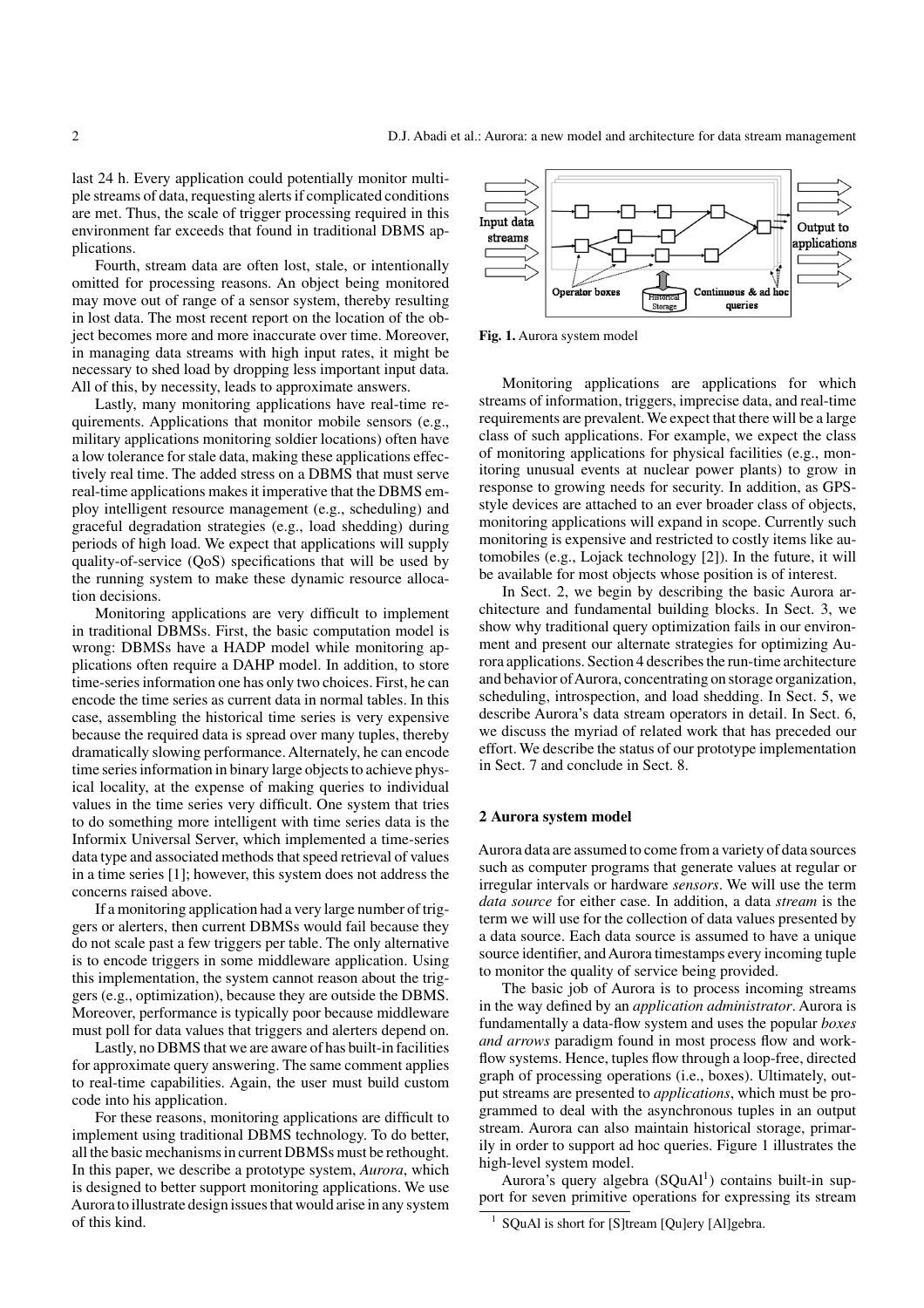

**Fig. 2.** Aurora query model

processing requirements.Many of these have analogs in the relational query operators.For example, we support a *filter* operator that, like the relational operator *select*, applies any number of predicates to each incoming tuple, routing the tuples according to which predicates they satisfy.Another operator, (*Aggregate*), computes stream aggregates in a way that addresses the fundamental push-based nature of streams, applying a function across a window of values in a stream (e.g., a moving average).In environments where data can be stale or time imprecise, windowed operations are a necessity.

There is no explicit *split* box; instead, the application administrator can connect the output of one box to the input of several others.This implements an implicit *split* operation. On the other hand, there is an explicit Aurora *Union* operation, whereby two streams can be put together. If, additionally, one tuple must be delayed for the arrival of a second one, then a *Resample* box can be inserted in the Aurora network to accomplish this effect.

Arcs in an Aurora diagram actually represent a collection of streams with common schema.The actual number of streams on an arc is unspecified, making it easy to have streams appear and disappear without modification to the Aurora network.

# *2.1 Query model*

Aurora supports continuous queries (real-time processing), views, and ad hoc queries all using substantially the same mechanisms.All three modes of operation use the same conceptual building blocks.Each mode processes flows based on *QoS specifications* – each output in Aurora is associated with two-dimensional QoS graphs that specify the utility of the output in terms of several performance-related and quality-related attributes (see Sect.4.1).The diagram in Fig.2 illustrates the processing modes supported by Aurora.

The topmost path represents a *continuous query*.In isolation, data elements flow into boxes, are processed, and flow further downstream.In this scenario, there is no need to store any data elements once they are processed.Once an input has worked its way through all reachable paths, that data item is drained from the network.The QoS specification at the end of

the path controls how resources are allocated to the processing elements along the path.One can also view an Aurora network (along with some of its applications) as a large collection of triggers.Each path from a sensor input to an output can be viewed as computing the *condition* part of a complex trigger. An output tuple is delivered to an application, which can take the appropriate action.

The dark circles on the input arcs to boxes  $b_1$  and  $b_2$  represent *connection points*.A connection point is an arc that supports dynamic modification to the network. New boxes can be added to or deleted from a connection point.When a new application connects to the network, it will often require access to the recent past.As such, a connection point has the potential for persistent storage (see Sect.4.2).Persistent storage retains data items beyond their processing by a particular box.In other words, as items flow past a connection point, they are cached in a persistent store for some period of time.They are not drained from the network by applications.Instead, a persistence specification indicates exactly how long the items are kept, so that a future ad hoc query can get historical results. In the figure, the leftmost connection point is specified to be available for *2 h*.This indicates that the beginning of time for newly connected applications will be 2 h in the past.

Connection points can be generalized to allow an elegant way of including *static data sets* in Aurora. Hence we allow a connection point to have no upstream node, i.e., a dangling connection point.Without an upstream node the connection point cannot correspond to an Aurora stream.Instead, the connection point is decorated with the identity of a stored data set in a traditional DBMS or other storage system.In this case, the connection point can be *materialized* and the stored tuples passed as a stream to the downstream node.In this case, such tuples will be *pushed* through an Aurora network. Alternately, query execution on the downstream node can *pull* tuples by running a query to the store.If the downstream node is a filter or a join, pull processing has obvious advantages.Moreover, if the node is a join between a stream and a stored data set, then an obvious query execution strategy is to perform iterative substitution whenever a tuple from the stream arrives and perform a lookup to the stored data.In this case, a window does not need to be specified as the entire join can be calculated.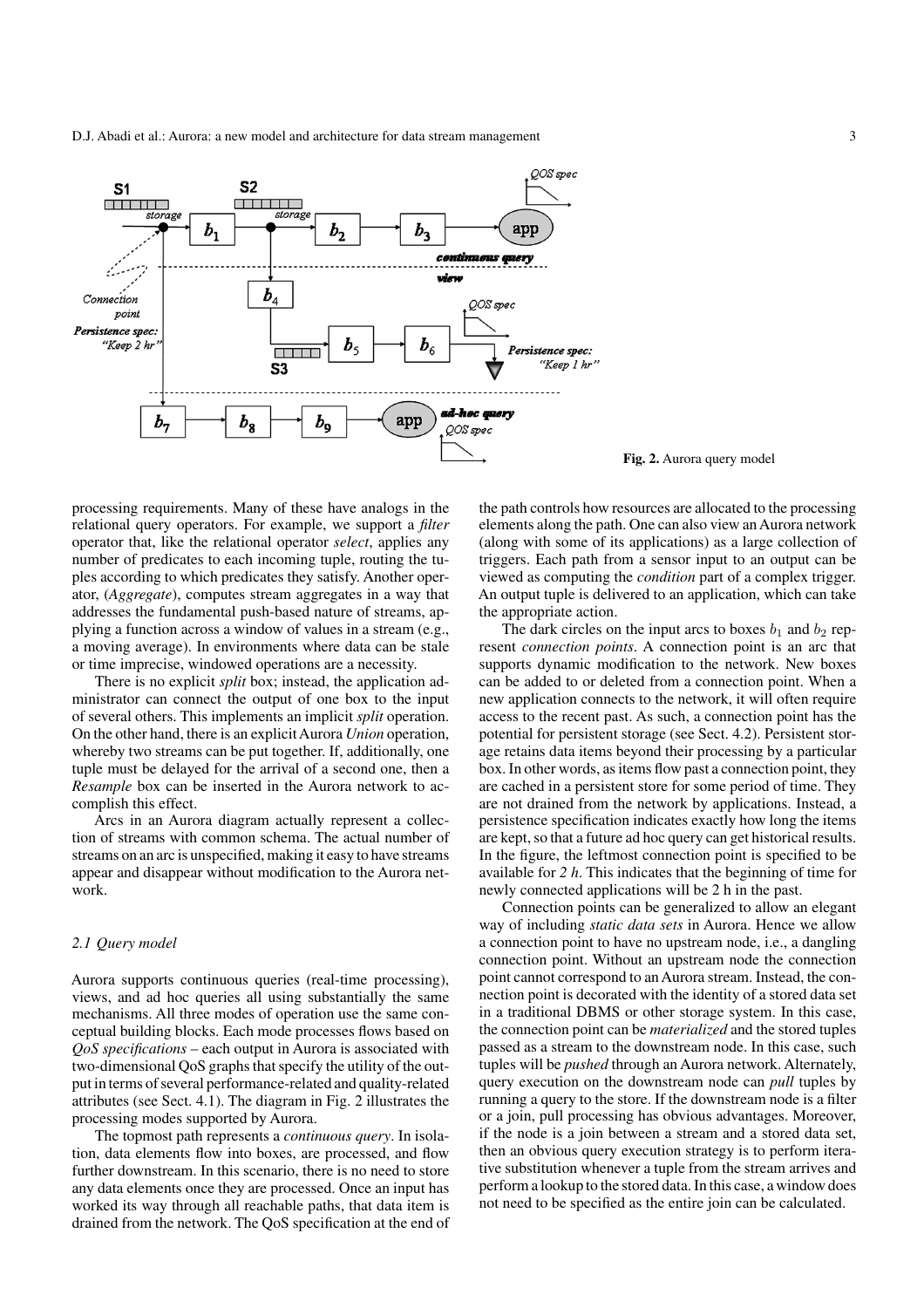The middle path in Fig. 2 represents a view. In this case, a path is defined with no connected application. It is allowed to have a QoS specification as an indication of the importance of the view.Applications can connect to the end of this path whenever there is a need. Before this happens, the system can propagate some, all, or none of the values stored at the connection point in order to reduce latency for applications that connect later.Moreover, it can store these partial results at any point along a view path.This is analogous to a materialized or partially materialized view.View materialization is under the control of the scheduler.

The bottom path represents an ad hoc query.An ad hoc query can be attached to a connection point at any time.The semantics of an ad hoc query is that the system will process data items and deliver answers from the earliest time  $T$  (persistence specification) stored in the connection point until the query branch is explicitly disconnected.Thus, the semantics for an Aurora ad hoc query is the same as a continuous query that starts executing at  $t_{now} - T$  and continues until explicit termination.

#### *2.2 Graphical user interface*

The Aurora user interface cannot be covered in detail because of space limitations. Here, we mention only a few salient features.To facilitate designing large networks, Aurora will support a hierarchical collection of groups of boxes.A designer can begin near the top of the hierarchy where only a few superboxes are visible on the screen.A *zoom* capability is provided to allow him to move into specific portions of the network, by replacing a group with its constituent boxes and groups. In this way, a browsing capability is provided for the Aurora diagram.

Boxes and groups have a tag, an argument list, a description of the Functionality, and, ultimately, a manual page.Users can teleport to specific places in an Aurora network by querying these attributes.Additionally, a user can place *bookmarks* in a network to allow him to return to places of interest.

These capabilities give an Aurora user a mechanism to query the Aurora diagram.The user interface also allows monitors for arcs in the network to facilitate debugging as well as facilities for "single stepping" through a sequence of Aurora boxes.We plan a graphical performance monitor as well as more sophisticated query capabilities.

# **3 Aurora optimization**

In traditional relational query optimization, one of the primary objectives is to minimize the number of iterations over large data sets. Stream-oriented operators that constitute the Aurora network, on the other hand, are designed to operate in a data flow mode in which data elements are processed as they appear on the input.Although the amount of computation required by an operator to process a new element is usually quite small, we expect to have a large number of boxes. Furthermore, high data rates add another dimension to the problem.Lastly, we expect many changes to be made to an Aurora network over time, and it seems unreasonable to take the network offline to perform a compile time optimization.We now present our strategies to optimize an Aurora network.

#### *3.1 Dynamic continuous query optimization*

We begin execution of an unoptimized Aurora network, *i.e.*, the one that the user constructed.During execution we gather runtime statistics such as the average cost of box execution and box selectivity.Our goal is to perform run-time optimization of a network, without having to quiesce it.Hence combining all the boxes into a massive query and then applying conventional query optimization is not a workable approach.Besides being NP-complete [25], it would require quiescing the whole network.Instead, the optimizer will select a portion of the network for optimization. Then it will find all connection points that surround the subnetwork to be optimized.It will hold all input messages at upstream connection points and drain the subnetwork of messages through all downstream connection points.The optimizer will then apply the following local tactics to the identified subnetwork.

- *Inserting projections.* It is unlikely that the application administrator will have inserted map operators (see Sect. 5) to project out all unneeded attributes.Examination of an Aurora network allows us to insert or move such map operations to the earliest possible points in the network, thereby shrinking the size of the tuples that must be subsequently processed.Note that this kind of optimization requires that the system be provided with operator signatures that describe the attributes that are used and produced by the operators.
- *Combining boxes.* As a next step, Aurora diagrams will be processed to combine boxes where possible.A pairwise examination of the operators suggests that, in general, map and filter can be combined with almost all of the operators, whereas windowed or binary operators cannot.

It is desirable to combine two boxes into a single box when this leads to some cost reduction.As an example, a map operator that only projects out attributes can be combined easily with any adjacent operator, thereby saving the boxexecution overhead for a very cheap operator.In addition, two filtering operations can be combined into a single, more complex filter that can be more efficiently executed than the two boxes it replaces.Not only is the overhead of a second box activation avoided, but also standard relational optimization on one-table predicates can be applied in the larger box.In general, combining boxes at least saves the box-execution overhead and reduces the total number of boxes, leading to a simpler diagram.

• *Reordering boxes.* Reordering the operations in a conventional relational DBMS to an equivalent but more efficient form is a common technique in query optimization. For example, filter operations can sometimes be pushed down the query tree through joins.In Aurora, we can apply the same technique when two operations commute.

To decide when to interchange two commutative operators, we make use of the following performance model. Each Aurora box,  $b$ , has a cost,  $c(b)$ , defined as the expected execution time for  $b$  to process one input tuple. Additionally, each box has a *selectivity*, s(b), which is the expected number of output tuples per input tuple. Consider two boxes,  $b_i$  and  $b_j$ , with  $b_j$ following  $b_i$ . In this case, for each input tuple for  $b_i$  we can compute the amount of processing as  $c(b_i) + c(b_i) \times s(b_i)$ . Reversing the operators gives a like calculation. Hence we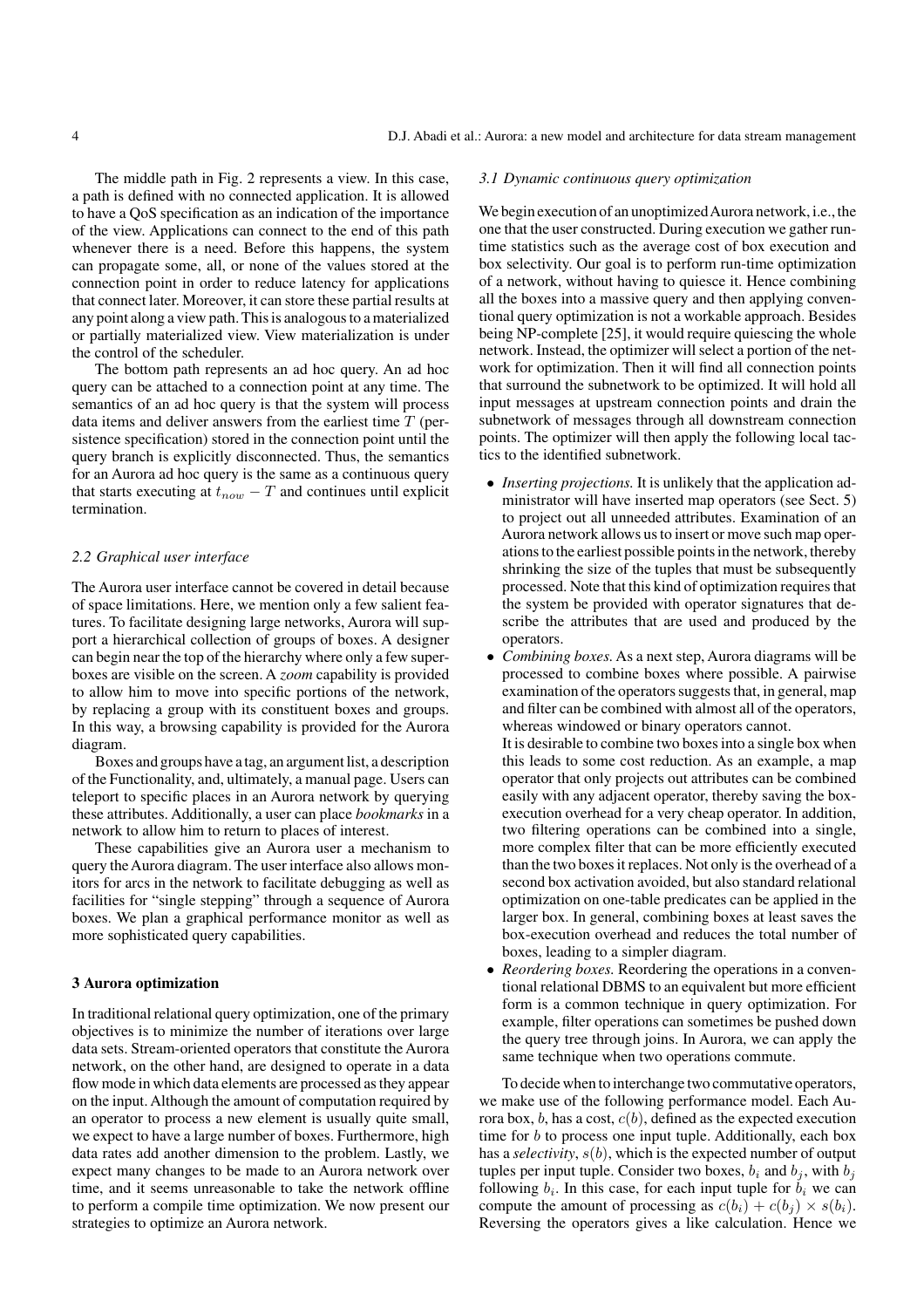can compute the condition used to decide whether the boxes should be switched as:

$$
(1 - s(b_j))/c(b_j) < (1 - s(b_i))/c(b_i))
$$

It is straightforward to generalize the above calculation to deal with cases that involve fan-in or fan-out situations.Moreover, it is easy to see that we can obtain an optimal ordering by sorting all the boxes according to their corresponding ratios in decreasing order.We use this result in a heuristic algorithm that iteratively reorders boxes (to the extent allowed by their commutativity properties) until no more reorderings are possible.

When the optimizer has found all productive transformations using the above tactics, it constructs a new subnetwork, binds it into the composite Aurora network that is running, and then instructs the scheduler to stop holding messages at the input connection points.Of course, outputs affected by the subnetwork will see a *blip* in response time; however, the remainder of the network can proceed unimpeded.

An Aurora network is broken naturally into a collection of  $k$  subnetworks by the connection points that are inserted by the application administrator.Each of these subnetworks can be optimized individually, because it is a violation of Aurora semantics to optimize across a connection point. The Aurora optimizer is expected to cycle periodically through all  $k$  subnetworks and run as a background task.

#### *3.2 Ad hoc query optimization*

One last issue that must be dealt with is ad hoc query optimization.Recall that the semantics of an ad hoc query is that it must run on all the historical information saved at the connection points to which it is connected. Subsequently it becomes a normal portion of an Aurora network until it is discarded.Aurora processes ad hoc queries in two steps by constructing two separate subnetworks.Each is attached to a connection point, so the optimizer can be run before the scheduler lets messages flow through the newly added subnetworks.

Aurora semantics require the historical subnetwork to be run first.Since historical information is organized as a B-tree, the Aurora optimizer begins at each connection point and examines the successor box(es). If the box is a filter, then Aurora examines the condition to see if it is compatible with the storage key associated with the connection point.If so, it switches the implementation of the filter box to perform an indexed lookup in the B-tree. Similarly, if the successor box is a join, then the Aurora optimizer costs performing a merge-sort or indexed lookup, chooses the cheapest one, and changes the join implementation appropriately.Other boxes cannot effectively use the indexed structure, so only these two need be considered.Moreover, once the initial box performs its work on the historical tuples, the index structure is lost, and all subsequent boxes will work in the normal way.Hence, the optimizer converts the historical subnetwork into an optimized one, which is then executed.

When it is finished, the subnetwork used for continuing operation can be run to produce subsequent output.Since this is merely one of the subnetworks, it can be optimized in the normal way suggested above.



**Fig. 3.** Aurora run-time architecture

In summary, the initial boxes in an ad hoc query can pull information from the B-tree associated with the corresponding connection points.When the historical operation is finished, Aurora switches the implementation to the standard *push-based* data structures and continues processing in the conventional fashion.

# **4 Run-time operation**

The basic purpose of an Aurora run-time network is to process data flows through a potentially large workflow diagram. Figure 3 illustrates the basic Aurora architecture. Here, inputs from data sources and outputs from boxes are fed to the router, which forwards them either to external applications or to the storage manager to be placed on the proper queue. The storage manager is responsible for maintaining the box queues and managing the buffer. Conceptually, the scheduler picks a box for execution, ascertains what processing is required, and passes a pointer to the box description (together with a pointer to the box state) to the multithreaded box processor. The box processor executes the appropriate operation and then forwards the output tuples to the router.The scheduler then ascertains the next processing step and the cycle repeats.The QoS monitor continually monitors system performance and activates the load shedder when it detects an overload situation and poor system performance.The load shedder then sheds load till the performance of the system reaches an acceptable level. The catalog in Fig. 3 contains information regarding the network topology, inputs, outputs, QoS information, and relevant statistics (e.g., selectivity, average box processing costs) and is essentially used by all components.

We now describe Aurora's primary run-time architecture in more detail, focusing primarily on the storage manager, scheduler, QoS monitor, and load shedder.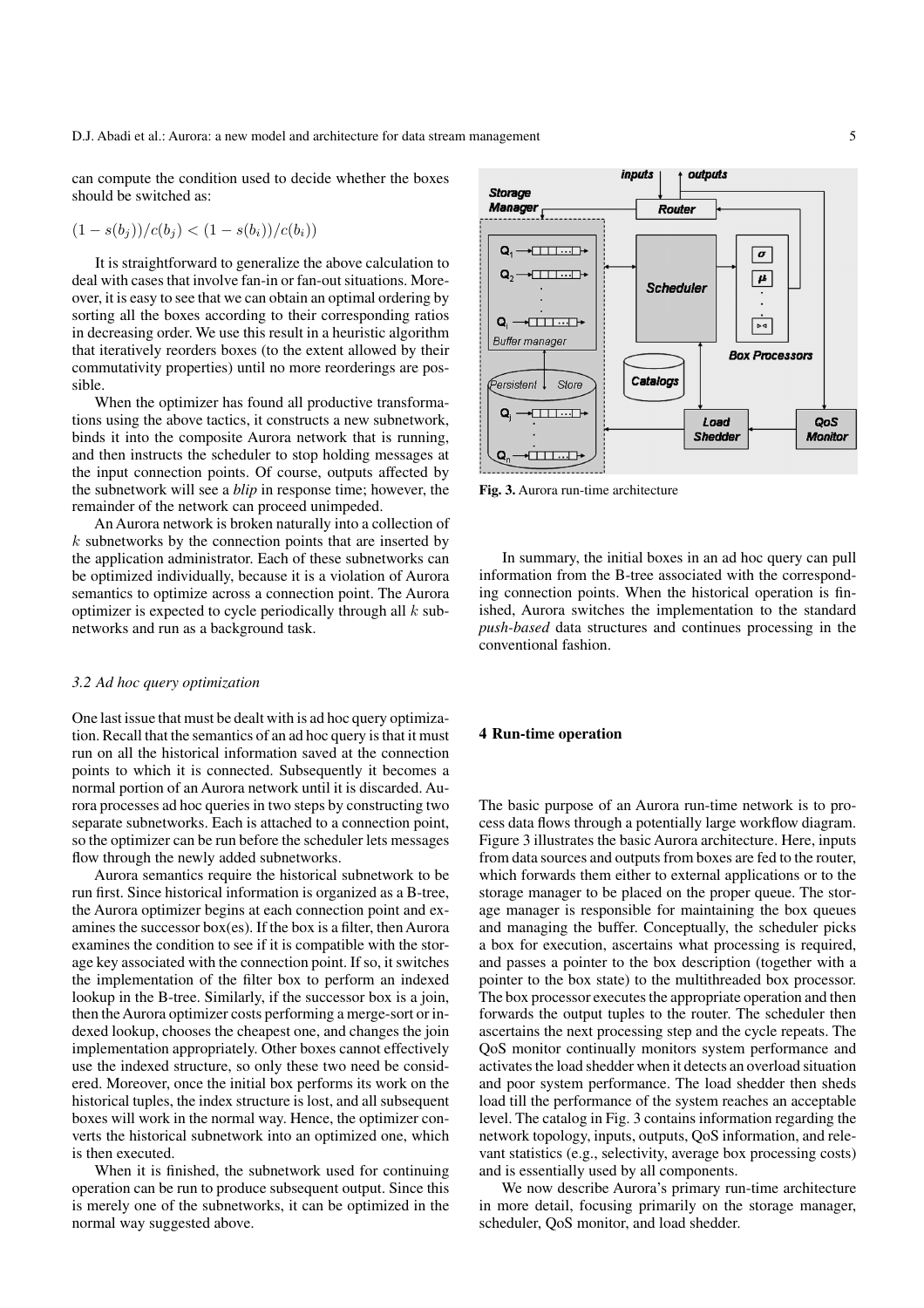

#### *4.1 QoS data structures*

Aurora attempts to maximize the perceived QoS for the outputs it produces.QoS, in general, is a multidimensional function of several attributes of an Aurora system.These include:

- *Response times* output tuples should be produced in a timely fashion, as otherwise QoS will degrade as delays get longer.
- *Tuple drops* if tuples are dropped to shed load, then the QoS of the affected outputs will deteriorate.
- *Values produced* QoS clearly depends on whether or not important values are being produced.

Asking the application administrator to specify a multidimensional QoS function seems impractical.Instead, Aurora relies on a simpler tactic that is much easier for humans to deal with: for each output stream, we expect the application administrator to give Aurora a two-dimensional QoS graph based on the processing delay of output tuples produced (as illustrated in Fig. 4a). Here, the QoS of the output is maximized if delay is less than the threshold,  $\delta$ , in the graph. Beyond  $\delta$ , QoS degrades with additional delay.

Optionally, the application administrator can give Aurora two additional QoS graphs for all outputs in an Aurora system.The first, illustrated in Fig.4b, shows the percentage of tuples delivered.In this case, the application administrator indicates that high QoS is achieved when tuple delivery is near 100% and that QoS degrades as tuples are dropped.The second optional QoS graph for outputs is shown in Fig.4c.The possible values produced as outputs appear on the horizontal axis, and the QoS graph indicates the importance of each one. This value-based QoS graph captures the fact that some outputs are more important than others.For example, in a plant monitoring application, outputs near a critical region are much more important than ones well away from it. Again, if the application administrator has value-based QoS information, then Aurora will use it to shed load more intelligently than would occur otherwise.

Aurora makes several assumptions about the QoS graphs. First, it assumes that all QoS graphs are normalized so that QoS for different outputs can be quantitatively compared. Second, Aurora assumes that the value chosen for  $\delta$  is *feasible*, i.e., that a properly sized Aurora network will operate with all outputs in the good zone to the left of  $\delta$  in steady state. This will require the delay introduced by the total computational cost along the longest path from a data source to this output not to exceed  $\delta$ . If the application administrator does not present Aurora with feasible QoS graphs, then the algorithms in the subsequent sections may not produce good results.Third, unless otherwise



**Fig. 5.** Queue organization

stated, Aurora assumes that all its QoS graphs are convex (the value-based graph illustrated in Fig.4c is an exception).This assumption is not only reasonable but also necessary for the applicability of *gradient walking* techniques used by Aurora for scheduling and load shedding.

Note that Aurora's notion of QoS is general and is not restricted to the types of graphs presented here. Aurora can work with other individual attributes (e.g., throughput) or composite attributes (e.g., a weighted, linear combination of throughput and latency) provided that they satisfy the basic assumptions discussed above.In the rest of this paper, however, we restrict our attention to the graph types presented here.

The last item of information required from the application administrator is H, the *headroom* for the system, defined as the percentage of the computing resources that can be used in steady state.The remainder is reserved for the expected ad hoc queries, which are added dynamically.

### *4.2 Storage management*

The job of the Aurora Storage Manager (ASM) is to store all tuples required by an Aurora network.There are two kinds of requirements.First, ASM must manage storage for the tuples being passed through an Aurora network, and second, it must maintain extra tuple storage that may be required at connection points.

*Queue management.* Each windowed operation requires a historical collection of tuples to be stored, equal to the size of the window.Moreover, if the network is currently saturated, then additional tuples may accumulate at various places in the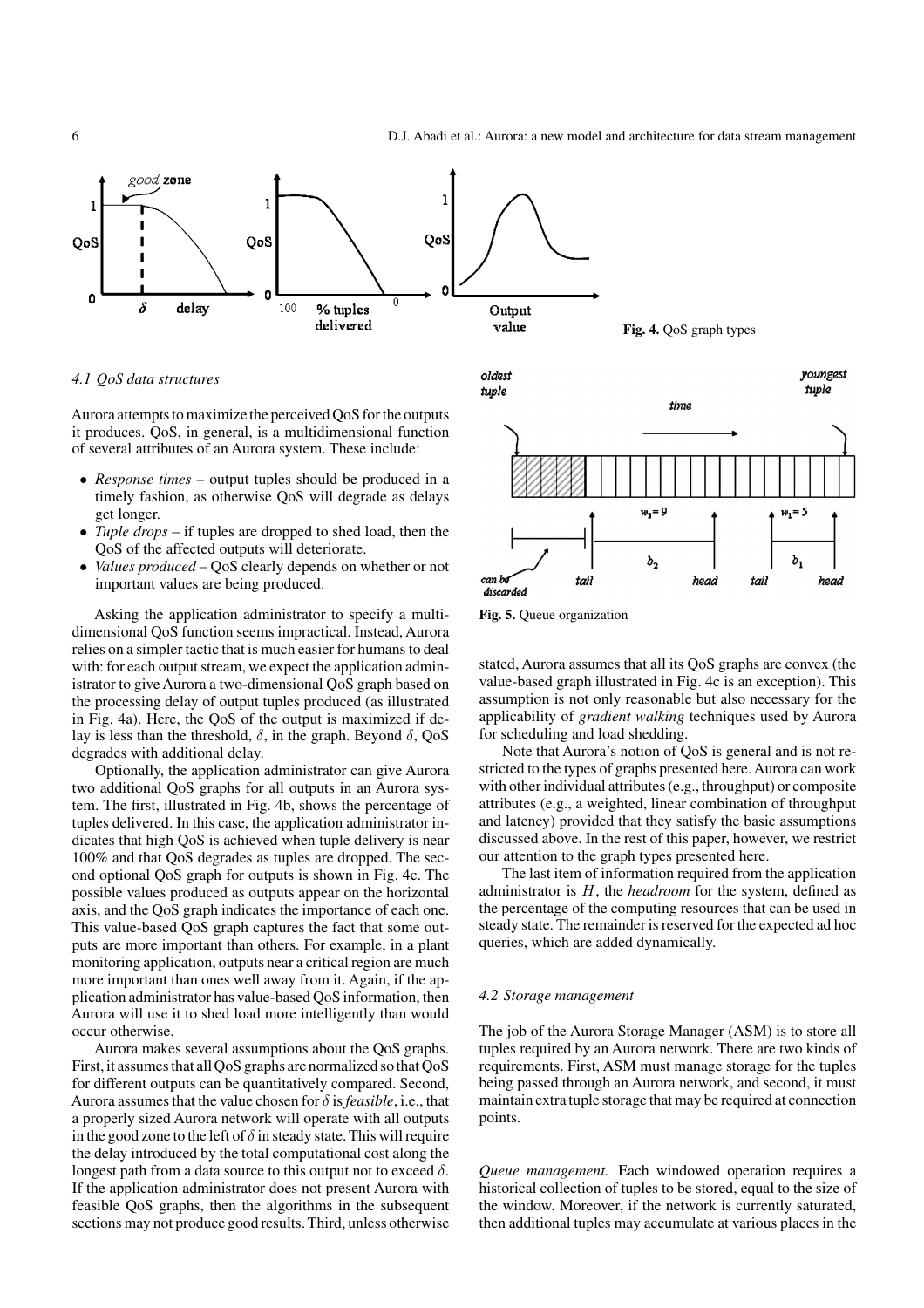

**Fig. 6.** Scheduler-storage manager interaction

network.As such, ASM must manage a collection of variablelength queues of tuples.There is one queue at the output of each box, which is shared by all successor boxes. Each such successor box maintains two pointers into this queue.The head indicates the oldest tuple that this box has not processed.The tail, in contrast, indicates the oldest tuple that the box needs. The head and tail indicate the box's current window, which slides as new tuples are processed.ASM will keep track of these collections of pointers and can normally discard tuples in a queue that are older than the oldest tail pointing into the queue.In summary, when a box produces a new tuple, it is added to the front of the queue.Eventually, all successor boxes process this tuple and it falls out of all of their windows and can be discarded.Figure 5 illustrates this model by depicting a two-way branch scenario where two boxes,  $b_1$  and  $b_2$ , share the same queue  $(w$ 's refer to window sizes).

Normally queues of this sort are stored as main memory data structures. However, ASM must be able to scale arbitrarily and has chosen a different approach.Disk storage is divided into fixed-length blocks, of a tunable size, *block size*. We expect the typical environment will use 128-KB or larger blocks.Each queue is allocated one block, and queue management proceeds as above.As long as the queue does not overflow, the single block is used as a circular buffer.If an overflow occurs, ASM looks for a collection of two blocks (contiguous if possible) and expands the queue dynamically to  $2 \times block_size$ . Circular management continues in this larger space. Of course, queue underflow can be treated in an analogous manner.

At start-up time ASM is allocated a buffer pool for queue storage.It pages queue blocks into and out of main memory using a novel replacement policy.The scheduler and ASM share a tabular data structure that contains a row for each box in the network containing the current scheduling priority of the box and the percentage of its queue that is currently in main memory.The scheduler periodically adjusts the priority of each box, while the ASM does likewise for the main memory residency of the queue. This latter piece of information is used by the scheduler for guiding scheduling decisions (see Sect.4.3).The data structure also contains a flag to indicate that a box is currently running. Figure 6 illustrates this interaction.

When space is needed for a disk block, ASM evicts the lowest-priority main memory resident block.In addition, whenever ASM discovers a block for a queue that does not correspond to a running block, it will attempt to "upgrade" the block by evicting it in favor of a block for the queue corresponding to a higher-priority box. In this way, ASM is continually trying to keep all the required blocks in main memory that correspond to the top-priority queues.ASM is also aware of the size of each queue and whether it is contiguous on disk. Using this information it can schedule multiblock reads and writes and garner added efficiency.Of course, as blocks move through the system and conditions change, the scheduler will adjust the priority of boxes and ASM will react by adjusting the buffer pool. Naturally, we must be careful to avoid the wellknown *hysteresis* effect, whereby ASM and the scheduler start working at cross purposes, and performance degrades sharply.

*Connection point management.* As noted earlier, the Aurora application designer indicates a collection of connection points to which collections of boxes can be subsequently connected.This satisfies the Aurora requirement to support ad hoc queries.Associated with each connection point is a history requirement and an optional storage key.The history requirement indicates the amount of historical information that must be retained. Sometimes the amount of retained history is less than the maximum window size of the successor boxes.In this case, no extra storage need be allocated.Additional history is usually requested.

In this case, ASM will organize the historical tuples in a B-tree organized on the storage key.If one is not specified, then a B-tree will be built on the timestamp field in the tuple. When tuples fall off the end of a queue associated with a connection point, then ASM will gather up batches of such tuples and insert them into the corresponding B-tree. Periodically, it will make a pass through the B-tree and delete all tuples that are older than the history requirement.Obviously, it is more efficient to process insertions and deletions in batches than one by one.

Since we expect B-tree blocks to be smaller than *block size*, we anticipate splitting one or more of the buffer pool blocks into smaller pieces and paging historical blocks into this space.The scheduler will simply add the boxes corresponding to ad hoc queries to the data structure mentioned above and give these new boxes a priority.ASM will react by prefetching index blocks, but not data blocks, for worthy indexed structures.In turn, it will retain index blocks as long as there are not higher-priority buffer requirements. No attempt will be made to retain data blocks in main memory.

#### *4.3 Real-time scheduling*

Scheduling in Aurora is a complex problem due to the need to simultaneously address several issues including large system scale, real-time performance requirements, and dependencies between box executions.Furthermore, tuple processing in Aurora spans many scheduling and execution steps (i.e., an input tuple typically needs to go through many boxes before potentially contributing to an output stream) and may involve multiple accesses to secondary storage.Basing scheduling decisions solely on QoS requirements, thereby failing to address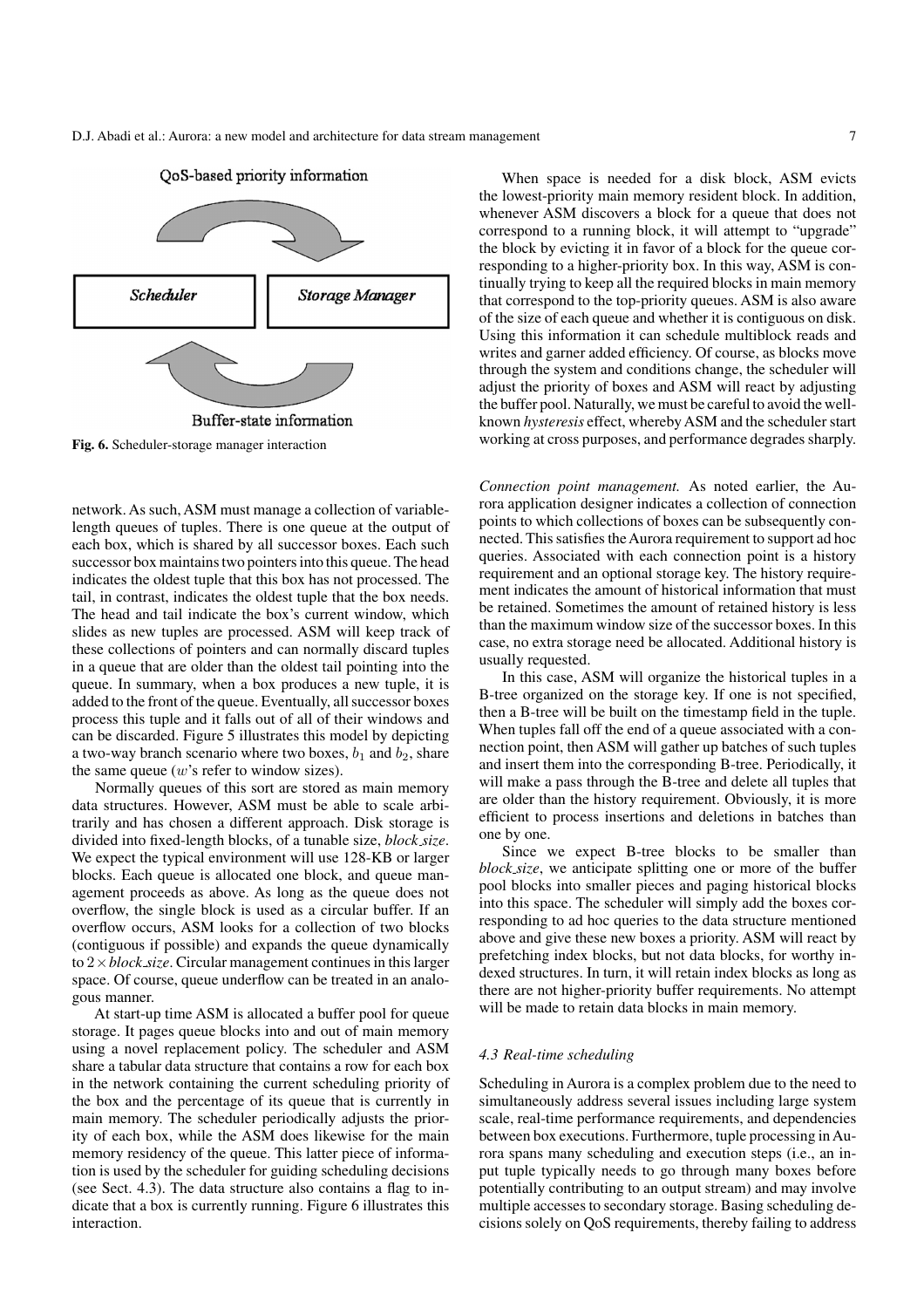end-to-end tuple processing costs, might lead to drastic performance degradation, especially under resource constraints. To this end, Aurora not only aims to maximize overall QoS but also makes an explicit attempt to reduce overall tuple execution costs.We now describe how Aurora addresses these two issues.

*Train scheduling.* In order to reduce overall processing costs, Aurora observes and exploits two basic *nonlinearities* when processing tuples:

- *Interbox nonlinearity.* End-to-end tuple processing costs may drastically increase if buffer space is not sufficient and tuples need to be shuttled back and forth between memory and disk several times throughout their lifetime.Thus one important goal of Aurora scheduling is to minimize tuple trashing.Another form of interbox nonlinearity occurs when passing tuples between box queues. If the scheduler can decide in advance that, say, box  $b_2$  is going to be scheduled right after box  $b_1$  (whose outputs feed  $b_2$ ), then the storage manager can be bypassed (assuming there is sufficient buffer space) and its overhead avoided while transferring  $b_1$ 's outputs to  $b_2$ 's queue.
- *Intrabox nonlinearity.* The cost of tuple processing may decrease as the number of tuples that are available for processing at a given box increases.This reduction in unit tuple processing costs may arise for two reasons.First, the total number of box calls that need to be made to process a given number of tuples decreases, cutting down low-level overheads such as calls to the box code and context switch. Second, a box may, depending on its semantics, optimize its execution better with a larger number of tuples available in its queue.For instance, a box can materialize intermediate results and reuse them in the case of windowed operations or use merge-join instead of nested loops in the case of joins.

Aurora exploits the benefits of nonlinearity in both interbox and intrabox tuple processing primarily through *train scheduling*, a set of scheduling heuristics that attempt to (1) have boxes queue as many tuples as possible without processing, thereby generating long tuple trains; (2) process complete trains at once, thereby exploiting intrabox nonlinearity; and (3) pass them to subsequent boxes without having to go to disk, thereby exploiting interbox nonlinearity.To summarize, train scheduling has two goals: its primary goal is to minimize the number of I/O operations performed per tuple.A secondary goal is to minimize the number of box calls made per tuple. Henceforth we will use the term *train scheduling* to describe the batching of multiple tuples as input to a single box and the term *superbox scheduling* to describe scheduling actions that push a tuple train through multiple boxes.

One important implication of train and superbox scheduling is that, unlike traditional blocking operators that wake up and process new input tuples as they arrive, the Aurora scheduler tells each box when to execute and how many queued tuples to process.This somewhat complicates the implementation and increases the load of the scheduler but is necessary for creating and processing tuple trains, which will significantly decrease overall execution costs.

*Priority assignment.* The latency of each output tuple is the sum of the tuple's processing delay and its waiting delay.Unlike the processing delay, which is a function of input tuple rates and box costs, the waiting delay is primarily a function of scheduling.Aurora's goal is to assign priorities to outputs so as to achieve the per-output waiting delays that maximize the overall QoS.

The priority of an output is an indication of its urgency. Aurora currently considers two approaches for priority assignment.The first one, a state-based approach, assigns priorities to outputs based on their expected utility under the current system state and then picks for execution, at each scheduling instance, the output with the highest utility. In this approach, the utility of an output can be determined by computing how much QoS will be sacrificed if the execution of the output is deferred.A second, feedback-based approach continuously observes the performance of the system and dynamically reassigns priorities to outputs, properly increasing the priorities of those that are not doing well and decreasing priorities of the applications that are already in their good zones.

*Putting it all together.* Because of the large scale, highly dynamic nature of the system, and granularity of scheduling, searching for optimal scheduling solutions is clearly infeasible.Aurora therefore uses heuristics to simultaneously address real-time requirements and cost reduction by first assigning priorities to select individual outputs and then exploring opportunities for constructing and processing tuple trains.

We now describe one such heuristic used by Aurora. Once an output is selected for execution, Aurora will find the first downstream box whose queue is in memory (note that for a box to be schedulable, its queue must be nonempty).Going upstream, Aurora will then consider other boxes until it either considers a box whose queue is not in memory or runs out of boxes. At this point there is a sequence of boxes (i.e., a *superbox*) that can be scheduled one after another.

In order to execute a box,Aurora contacts the storage manager and asks that the queue of the box be pinned to the buffer throughout the box's execution.It then passes the location of the input queue to the appropriate box processor code, specifies how many tuples the box should process, and assigns it to an available worker thread.

*Scheduler performance.* We now consider some simple measurements of our Aurora prototype. We built an Aurora application (a query network) in response to an advanced data dissemination problem that the Mitre Corporation [3] was working on.The resulting network contained approximately 40 boxes, and we ran it against a simulated input of 50,000 tuples.The tuples represented position reports of enemy units, and theAurora outputs corresponded to different consumers of this data. Each consumer had different requirements (QoS). For this network, which had a depth of about four, running a scheduler that uses both superbox and tuple train scheduling we were able to process about 3200 boxes per second, which produced about 830 tuples per second at the outputs.

To illustrate the effectiveness of our scheduling approaches, we ran a set of experiments that measured the scheduling overhead that was incurred in running the above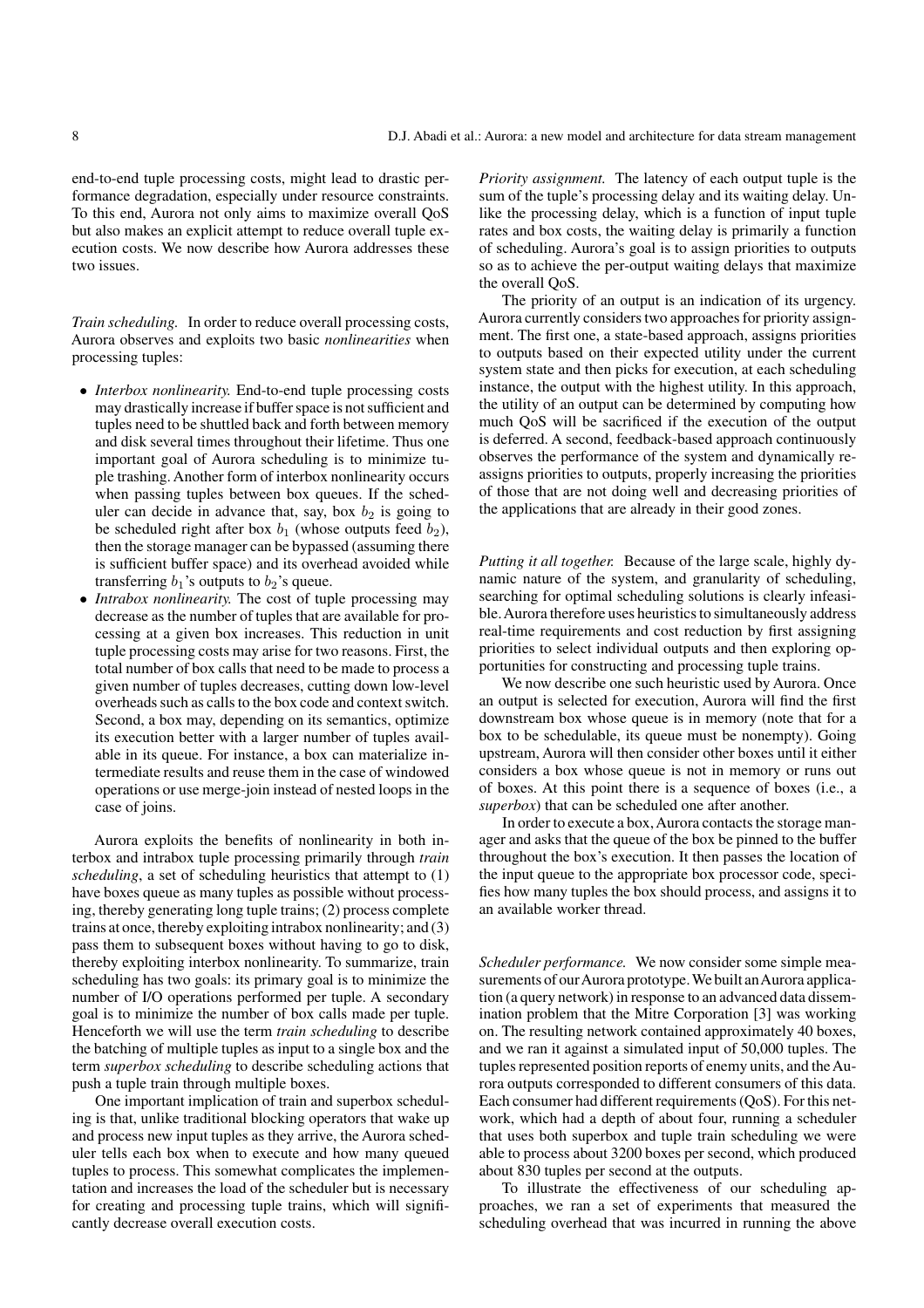D.J. Abadi et al.: Aurora: a new model and architecture for data stream management 9



**Fig. 7.** Execution overhead

40-box network with the same inputs as before.The results are shown in Fig.7.In this figure, it can be seen that the time spent in the scheduler can be reduced by a factor of 0.48 when we shift from a box-at-a-time scheduling discipline to using tuple trains.Further, adding a simple version of superbox scheduling decreases the time spent in the scheduler by an additional factor of 0.43.

The figure further shows that the overall execution costs are also reduced.This is because execution costs include such things as the cost of making a box call, the cost of managing the tuple queues and their associated currency pointers, and the cost of mapping scheduled actions to the pool of worker threads.

# *4.4 Introspection*

Aurora employs static and run-time introspection techniques to predict and detect overload situations.

*Static analysis.* The goal of static analysis is to determine if the hardware running the Aurora network is sized correctly.If insufficient computational resources are present to handle the steady-state requirements of an Aurora network, then queue lengths will increase without bound and response times will become arbitrarily large.

As described above, each box  $b$  in an Aurora network has an expected tuple processing cost,  $c(b)$ , and a selectivity,  $s(b)$ . If we also know the expected rate of tuple production  $r(d)$ from each data source  $\delta$ , then we can use the following static analysis to ascertain if Aurora is sized correctly.

From each data source, we begin by examining the immediate downstream boxes: if box  $b_i$  is directly downstream from data source  $d_i$ , then, for the system to be stable, the throughput of  $b_i$  should be at least as large as the input data rate, i.e.,

 $1/c(b_i) > r(d_i)$ .

We can then calculate the output data rate from  $b_i$  as:

$$
\min(1/c(b_i), r(d_i)) \times s(b_i)
$$

Proceeding iteratively, we can compute the output data rate and computational requirements for each box in an Aurora network.We can then calculate the minimum aggregate computational resources required per unit time, min cap, for stable steady-state operation.Clearly, the Aurora system with a capacity C cannot handle the expected steady-state load if C is smaller than *min\_cap*. Furthermore, the response times will assuredly suffer under the expected load of ad hoc queries if

# $C \times H < min_{cap}$

Clearly, this is an undesirable situation and can be corrected by redesigning applications to change their resource requirements, by supplying more resources to increase system capacity, or by load shedding.

*Dynamic analysis.* Even if the system has sufficient resources to execute a given Aurora network under expected conditions, unpredictable, long-duration spikes in input rates may deteriorate performance to a level that renders the system useless.

Our technique for detecting an overload relies on the use of delay-based QoS information.Aurora timestamps all tuples from data sources as they arrive. Furthermore, all Aurora operators preserve the tuple timestamps as they produce output tuples (if an operator has multiple input tuples, then the earlier timestamp is preserved).When Aurora delivers an output tuple to an application, it checks the corresponding delay-based QoS graph (Fig.4a) for that output to ascertain that the delay is at an acceptable level (i.e., the output is in the *good* zone). If enough outputs are observed to be outside of the good zone, this is a good indication of overload.

#### *4.5 Load shedding*

When an overload is detected as a result of static or dynamic analysis, Aurora attempts to reduce the volume of Aurora tuple processing via *load shedding*. The naïve approach to load shedding involves dropping tuples at random points in the network in an entirely uncontrolled manner.This is similar to dropping overflow packets in packet-switching networks [30] and has two potential problems: (1) overall system utility might be degraded more than necessary and (2) application semantics might be arbitrarily affected. In order to alleviate these problems, Aurora relies on QoS information to guide the load-shedding process.We now describe two load-shedding techniques that differ in the way they exploit QoS.

Load shedding by dropping tuples. The first approach addresses the former problem mentioned above: it attempts to minimize the degradation (or maximize the improvement) in the overall system QoS, i.e., the QoS values aggregated over all the outputs.This is accomplished by dropping tuples on network branches that terminate in *more tolerant* outputs.

If load shedding is triggered as a result of static analysis, then we cannot expect to use delay-based or value-based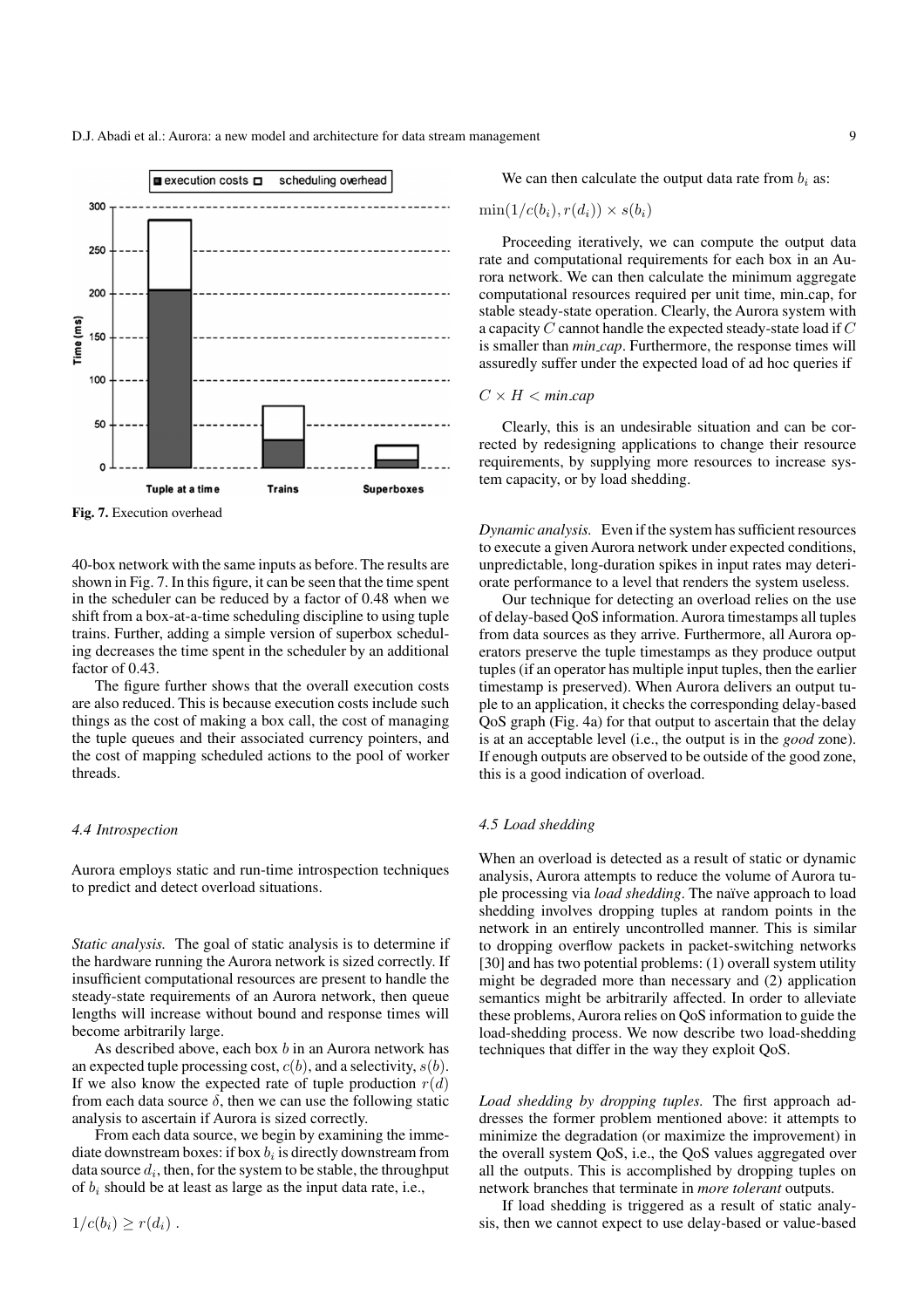QoS information (without assuming the availability of a priori knowledge of the tuple delays or frequency distribution of values).On the other hand, if load shedding is triggered as a result of dynamic analysis, we can also use delay-based QoS graphs.

We use a greedy algorithm to perform load shedding. Let us initially describe the static load-shedding algorithm driven by drop-based QoS graphs.We first identify the output with the *smallest* negative slope for the corresponding QoS graph. We move horizontally along this curve until there is another output whose QoS curve has a smaller negative slope at that point.This horizontal difference gives us an indication of the output tuples to drop (i.e., the selectivity of the drop box to be inserted) that would result in the minimum decrease in the overall QoS.<sup>2</sup> We then move the corresponding drop box as far upstream as possible until we find a box that affects other outputs (i.e., a *split point*) and place the drop box at this point. Meanwhile, we can calculate the amount of recovered resources.If the system resources are still not sufficient, then we repeat the process.

For the run-time case, the algorithm is similar except that we can use delay-based QoS graphs to identify the problematic outputs, i.e., the ones that are beyond their delay thresholds, and we repeat the load-shedding process until the latency goals are met.

In general, there are two subtleties in dynamic load shedding.First, drop boxes inserted by the load shedder should be among the ones that are given higher priority by the scheduler. Otherwise, load shedding will be ineffective in reducing the load of the system.Therefore, the load shedder simply does not consider the *inactive* (i.e., low-priority) outputs, which are indicated by the scheduler. Second, the algorithm tries to move the drop boxes as close to the sources as possible to discard tuples before they redundantly consume any resources.On the other hand, if there is a box with a large existing queue, it makes sense to *temporarily* insert the drop box at that point rather than trying to move it upstream closer toward the data sources.

Presumably, the application is coded so that it can tolerate missing tuples from a data source caused by communication failures or other problems. Hence, load shedding simply artificially introduces additional missing tuples.Although the semantics of the application are somewhat different, the harm should not be too damaging.

*Semantic load shedding by filtering tuples.* The loadshedding scheme described above effectively reduces the amount of Aurora processing by dropping *randomly selected* tuples at strategic points in the network.While this approach attempts to minimize the loss in overall system utility, it fails to control the impact of the dropped tuples on application semantics.Semantic load shedding addresses this limitation by using value-based QoS information, if available. Specifically, semantic load shedding drops tuples in a more controlled way, i.e., it drops less important tuples, rather than random ones, using filters.

If value-based QoS information is available, then Aurora can watch each output and build up a histogram containing the frequency with which value ranges have been observed.In addition, Aurora can calculate the expected utility of a range of outputs by multiplying the QoS values with the corresponding frequency values for every interval and then summing these values.To shed load, Aurora identifies the output with the *lowest utility interval*, converts this interval to a filter predicate, and then, as before, attempts to propagate the corresponding filter box as far upstream as possible to a split point. This strategy, which we refer to as *backward interval propagation*, admittedly has limited scope because it requires the application of the inverse function for each operator passed upstream (Aurora boxes do not necessarily have inverses). In an alternative strategy, *forward interval propagation*, Aurora starts from an output and goes upstream until it encounters a split point (or reaches the source).It then *estimates* a proper filter predicate and propagates it in downstream direction to see what results at the output.By trial and error, Aurora can converge on a desired filter predicate. Note that a combination of these two strategies can also be utilized. First, Aurora can apply backward propagation until it reaches a box, say b, whose operator's inverse is difficult to compute.Aurora can then apply forward propagation between the insertion location of the filter box and b.This algorithm can be applied iteratively until sufficient load is shed.

The details of the algorithms that determine where to insert drop boxes and how selective they should be are not discussed here.This will be the topic of a future paper.

## **5 SQuAl: the Aurora query algebra**

The Aurora [S]tream [Qu]ery [Al]gebra (SQuAl) supports seven operators that are used to construct Aurora networks (queries).These are analogous to operators in the relational algebra; however, they differ in fundamental ways to address the special requirements of stream processing. The current design has been driven by real example queries from several stream processing applications.This section will describe these operators in some detail as well as the rationale for their design.

## *5.1 The model*

A stream is an append-only sequence of tuples with uniform type (schema). In addition to application-specific data fields  $A_1, \ldots, A_n$ , each tuple in a stream has a timestamp (ts) that specifies its time of origin within the Aurora network and is used for QoS calculations (while hidden from queries). $3 \text{ In}$ summary, a stream type has the form

 $(TS, A_1, \ldots, A_n)$ 

and stream tuples have the form

```
(ts, v_1, \ldots, v_n)
```
<sup>&</sup>lt;sup>2</sup> *Drop* is a system-level operator that drops tuples randomly from a stream at some specified rate.Users cannot use it explicitly.Thus, we do not include it in our discussion of the Aurora query algebra, SQuAl, which follows.

 $3$  Every input tuple to Aurora is tagged with this timestamp upon entry to the Aurora network.Every tuple generated by an Aurora operator is tagged with the timestamp of the *oldest* tuple that was used in generating it.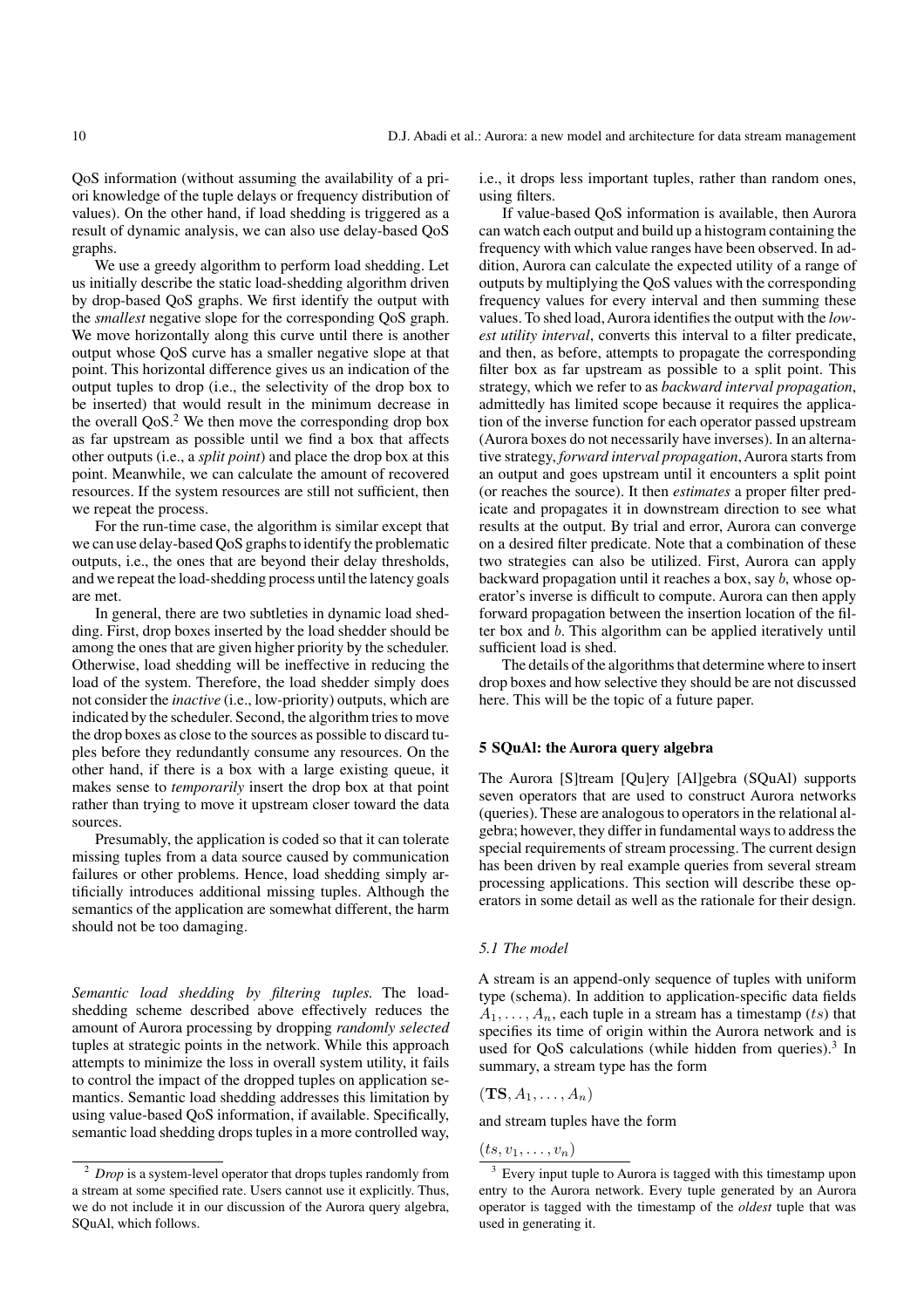For notational convenience, we will describe a tuple in terms of its type and values as seen by queries:

$$
(A_1=v_1,\ldots,A_n=v_n)
$$

adding the implicit QoS timestamp attribute  $(TS = ts)$  only when it is relevant to the discussion.

It is common practice to assume that tuples arrive in an order that corresponds to a monotonically increasing data value such as a counter or time. This assumption simplifies the definition of a window, which can be defined as a range over the ordered value.However, no arrival order is assumed in the Aurora data model.This decision is motivated by the following observations:

- 1.TheAurora network might not be able to guarantee ordered delivery – for example, when multiple streams are merged.
- 2.Aurora permits windowing on *any* attribute (not just timestamps and tuple counts). Naturally, this means that windows might be defined on attributes for which there is some disorder.
- 3.By tolerating disorder, we gain latitude for producing outputs out of order, allowing us to service high-priority tuples first.

While some operators are *order-agnostic* (*Filter, Map, Union*) others are *order-sensitive* (*BSort, Aggregate, Join, Resample* in that they can only be guaranteed to execute with finite buffer space and in finite time if they can assume some ordering (with bounded disorder) over their input streams. Therefore, SQuAl's order-sensitive operators require *order specification* arguments that indicate the expected tuple arrival order. We discuss order specifications further in Sect. 5.2.2.

#### *5.2 The operators*

We divide the discussion of SQuAl operators into two sections.In Sect.5.2.1, we describe SQuAl's three order-agnostic operators (*Filter, Map,* and *Union*). Then in Sect. 5.2.2, we describe SQuAl's four order-sensitive operators (*BSort, Aggregate, Join,* and *Resample*).We close the section with two example queries that illustrate the use of these operators.

It should be noted that much like the relational algebra, we make no attempt to provide a minimal operator set. Operator redundancy enables opportunities for optimization. Further, given the extensible nature of our *Map* and our *Aggregate* operators, this operator set is Turing complete.

## 5.2.1 Order-agnostic operators

In this section, we present the three SQuAl operators that can always process tuples in the order in which they arrive. *Filter* is similar to relational selection but can filter on multiple predicates and can route tuples according to which predicates they satisfy. *Map* is similar to relational projection but can apply arbitrary functions to tuples (including user-defined functions), and *Union* merges two or more streams of common schema. Each operator is described assuming input tuples of the form

$$
t = (\mathbf{TS} = ts, A_1, = v_1, \dots, A_k = v_k)
$$

where **TS** is t's QoS timestamp attribute and  $A_1, \ldots, A_k$  are t's value attributes.

# 5.2.1.1 Filter

Filter acts much like a case statement and can be used to route input tuples to alternative streams.It takes the form

$$
Filter(P_1, \ldots, P_m)(S)
$$

such that  $P_1, \ldots, P_m$  are predicates over tuples on the input stream, S. Its output consists of  $m+1$  streams,  $S_1, \ldots, S_{m+1}$ , such that for every input tuple,  $t$ ,  $t$  is output to stream  $S_i$  if  $(i = m + 1 \text{ or } P_i(t))$  *and*  $\forall j < i(\neg P_i(t))$ . In other words, the tuples on the input stream that satisfy predicate  $P_1$  are output on the first output stream, tuples on the input stream that satisfy predicate  $P_2$  (but not  $P_1$ ) are output on the second output stream, and so on. (The  $(m + 1)$ <sup>st</sup> stream contains all tuples satisfying none of the predicates.) Note that because *Filter* outputs the tuples from its input, output tuples have the same schema and values as input tuples, including their QoS timestamps.

## 5.2.1.2 Map

*Map* is a generalized projection operator that takes the form

$$
Map (B_1 = F_1, \ldots, B_m = F_m)(S)
$$

such that  $B_1, \ldots, B_m$  are names of attributes and  $F_1, \ldots, F_m$ are functions over tuples on the input stream, S.Map outputs a stream consisting of tuples of the form

$$
(\mathbf{TS}=t.\mathbf{TS},B_1=F_1(t),\ldots,B_m=F_m(t))
$$

for each input tuple,  $t$ . Note that the resulting stream can (and in most cases will) have a different schema than the input stream, but the timestamps of input tuples are preserved in corresponding output tuples.

# 5.2.1.3 Union

*Union* is used to merge two or more streams into a single output stream.This operator takes the form

$$
Union (S_1, \ldots, S_n)
$$

such that  $S_1, \ldots, S_n$  are streams with common schema. *Union* can output tuples in any order, though one obvious processing strategy is to emit tuples in the order in which they arrive regardless of which input stream they arrive on. Note that because *Union* outputs all input tuples it processes, output tuples have the same schema and values as input tuples including their QoS timestamps.

### 5.2.2 Order-sensitive operators

SQuAl's other four operators can only be guaranteed to execute with finite buffer space and in finite time if they can assume some ordering (potentially with bounded disorder) over their input streams.These operators require *order specification* arguments that describe the tuple arrival order they expect. Order specifications have the form

Order (On A, Slack n, GroupBy  $B_1, \ldots, B_m$ )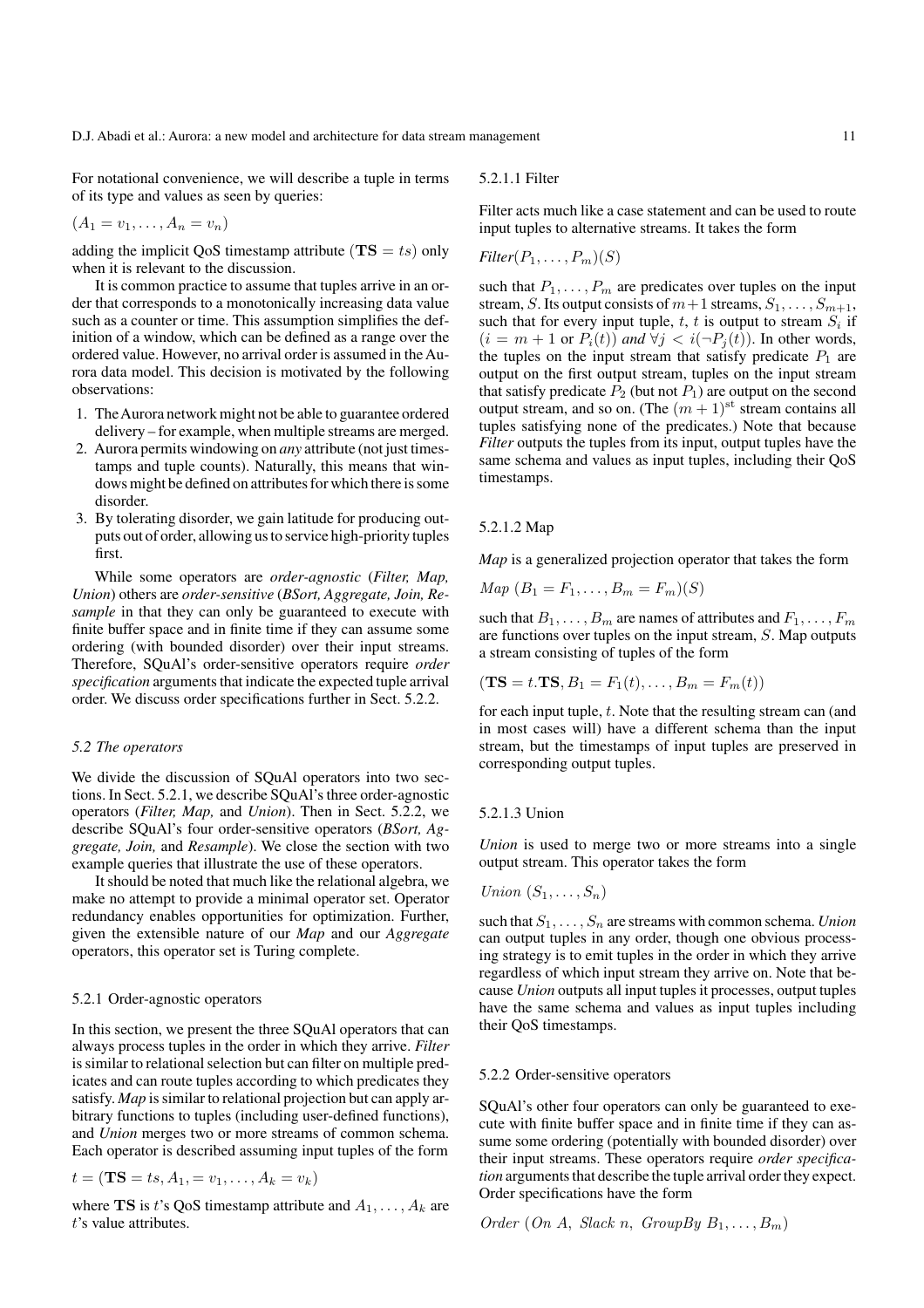| 1 ime                | $\mathbf{I}$ | ÷<br>к.<br>$\mathbf{z}$ | $\mathbf{3}$ | ÷<br>4 | 5                       | $6 \frac{1}{2}$ | $\overline{7}$ | 8 | ÷<br>9 | $\frac{1}{2}$ | $\cdots$ |
|----------------------|--------------|-------------------------|--------------|--------|-------------------------|-----------------|----------------|---|--------|---------------|----------|
| <b>Input Stream</b>  |              |                         |              |        |                         |                 |                |   |        |               |          |
|                      | 1            | 3                       | 1            | 2      | 4                       | 4               | 8              | 3 | 4      | 4             | $\cdots$ |
|                      |              |                         |              |        |                         |                 |                |   |        |               |          |
|                      |              |                         |              |        |                         |                 |                |   |        |               |          |
|                      | 1            | 1                       | 1            | 3      | 3                       | э               | 4              | 3 | 4      | 4             |          |
| Buffer               | -            | 3                       | 3            | 1      | $\mathbf{2}$            | 4               | 4              | 4 | 8      | 8             | $\cdots$ |
|                      |              |                         | 1            | 2      | 4                       | 4               | 8              | 8 | 4      | 4             |          |
|                      |              |                         |              |        |                         |                 |                |   |        |               |          |
| <b>Output Stream</b> |              |                         |              |        | $\overline{\mathbf{2}}$ | 3               | 4              | 3 | 4      | 4             | $\cdots$ |
|                      |              |                         |              |        |                         |                 |                |   |        |               |          |



such that  $A, B_1, \ldots, B_m$  are attributes and n is a nonnegative integer.<sup>4</sup> When  $Slack = 0$  and the *GroupBy* set is empty,<sup>5</sup> an order specification indicates that tuples are expected to arrive in ascending order on A and all tuples that arrive *out-oforder* (i.e., whose value for A is less than that for some tuple that appears before it in the stream) are ignored.A nonzero slack specification relaxes this constraint somewhat, making for fewer tuples being discarded at the expense of some latency in computation.More specifically, the effect of nonzero *Slack* and nonempty *GroupBy* arguments is to relax the determination of what constitutes an out-of-order tuple. A tuple,  $t$ , is *"out of order by* n *wrt* A *in* S*"* if there are more than n tuples, u, preceding t in S such that  $u.A > t.A$ . Alternatively, we say that a tuple t is "*out of order wrt*  $O$  *in*  $S$ " (for  $O = Order (On$ A, Slack n, GroupBy  $B_1, \ldots, B_m$  if t is out of order by n wrt A in S. Thus, an operator that assumes an order specification, O, over its input stream discards all tuples in its input stream, S, that are out of order wrt O in S.

*GroupBy* arguments  $(B_1, \ldots, B_m)$  implicitly partition the input stream according to each tuple's values for  $B_1, \ldots, B_m$ and considers the order of each partition independently.An operator assuming the order specification "*Order (On* A*, Slack n*, *GroupBy*  $B_1, \ldots, B_m$ *)*" discards all tuples, t, in *S* that are out of order by  $n$  wrt  $A$  in the partition of  $S$  consisting of all tuples whose values for  $B_1, \ldots, B_m$  are  $t.B_1, \ldots, t.B_m$ , respectively.

In the next section, we describe SQuAl's remaining four operators: *BSort* is an approximate sort operator with semantics equivalent to a bounded pass bubble sort; *Aggregate* applies a window function to sliding windows over its input stream; *Join* is a binary operator that resembles a *band join* [27], but applied to infinite streams; and *Resample* is an interpolation operator used to align streams.Each of these operators requires an order specification for each of its input streams and ignores tuples on these input streams that are out of order according to these specifications.Thus when an operator is described as performing some action with "every tuple t" on some input, it should be assumed that this does not refer to the out-of-order tuples that are ignored.

# 5.2.2.1 BSort

*BSort* is an approximate sort operator that takes the form

## *BSort (Assuming* O*) (*S*)*

such that  $O = Order (On A, Black n, Group By B<sub>1</sub>,...,B<sub>m</sub>)$  is a specification of the assumed ordering over the output stream. While a complete sort is not possible over an infinite stream with finite time or space, *BSort* performs a buffer-based approximate sort equivalent to  $n$  passes of a bubble sort where  $slack = n$ . This is achieved by maintaining a buffer of  $n + 1$ tuples while processing the input stream.Every time the buffer fills, a tuple in the buffer with minimal value for  $A$  is evicted from the buffer and emitted as output. For example, suppose tuples in a stream have A values:

#### 1, 3, 1, 2, 4, 4, 8, 3, 4, 4

Evaluating *BSort* with *Slack* = 2 results in the behavior illustrated in the diagram in Fig.8.The top row of this diagram shows a timeline and below it the input stream with tuples arriving to the *BSort* operator in order from left to right.Also shown at each time are the contents of the three-tuple buffer maintained by *BSort*.Each arriving tuple is added to the buffer and evicted (as shown in the output stream). Observe that the output stream is equivalent to the sequence resulting from executing two passes of a bubble sort over the input stream (more accurately the first eight values of this sequence, as the remaining two values are still in the buffer). Note also that because *BSort* outputs exactly the tuples it processes (though potentially in different order), output tuples have the same schema and values as input tuples, including their QoS timestamps.

#### 5.2.2.2 Aggregate

*Aggregate* applies "window functions" to sliding windows over its input stream.This operator has the form

*Aggregate (*F*, Assuming* O*, Size* s*, Advance* i*) (*S*)*

<sup>4</sup> A can be the "virtual" attribute, *Tup*#, which maps consecutive tuples in a stream to consecutive integers.This allows for an order to be specified on arrival time, which is useful when one wants to define a window based on a tuple count.

<sup>5</sup> These are the default values for *Slack* and *GroupBy* taken when these clauses are omitted.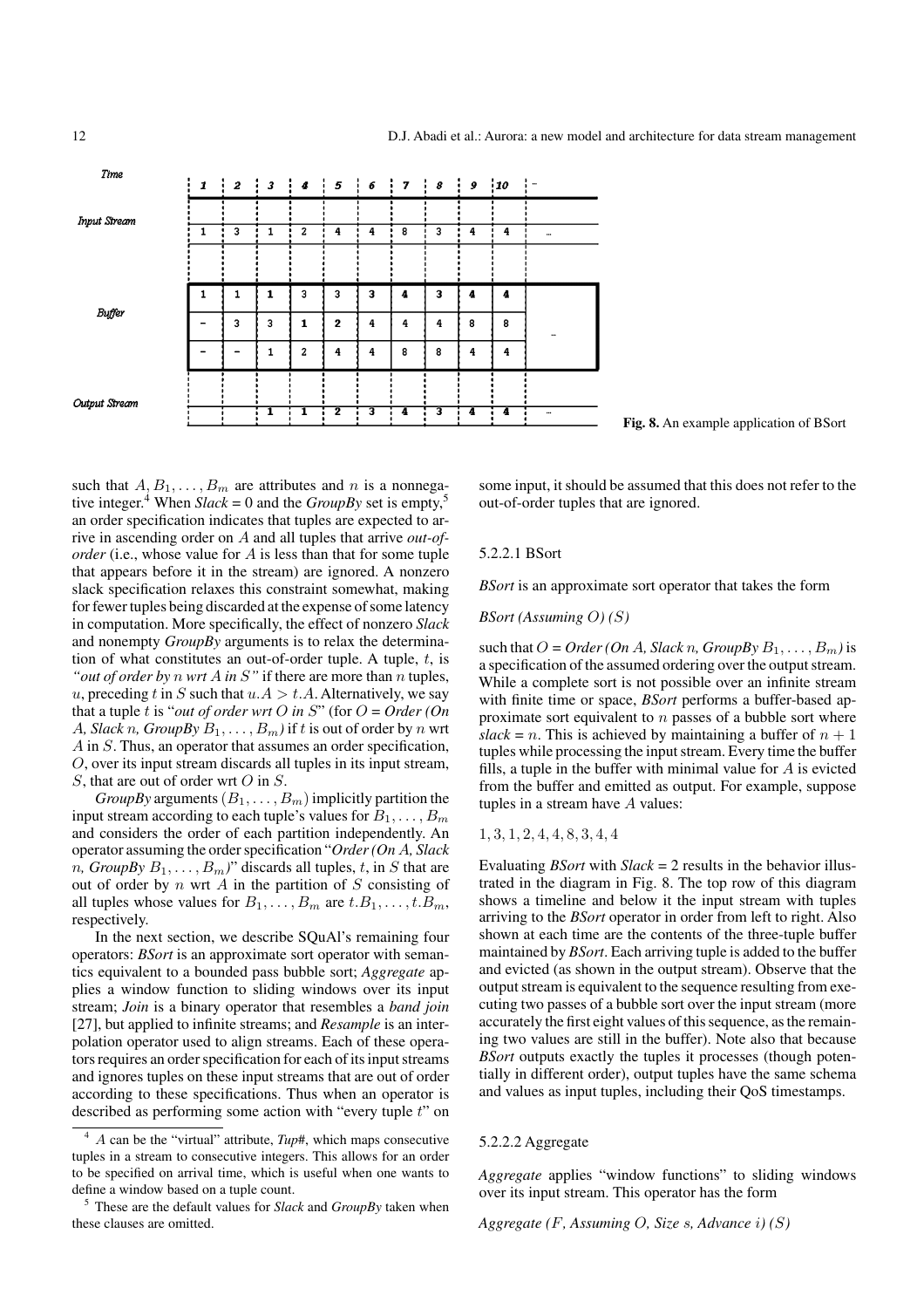D.J. Abadi et al.: Aurora: a new model and architecture for data stream management 13



**Fig. 9.** An example trace of aggregate

such that  $F$  is a "window function" (either a SOL-style aggregate operation or a Postgres-style user-defined function),  $O = Order (On A, Black n, GroupBy  $B_1, \ldots, B_m$ )$  is an order specification over input stream  $S$ , s is the size of the window (measured in terms of values of  $A$ ), and i is an integer or predicate that specifies how to advance the window when it slides.<sup>6</sup> This operator outputs a stream of tuples of the form

$$
(\mathbf{TS} = ts, A = a, B_1 = u_1, \dots, B_m = u_m) + (F(W))
$$

such that  $W$  is a "window" (i.e., subsequence) of tuples from the input stream with values of A between a and  $a + s - 1$ (inclusive) and values for  $B_1, \ldots, B_m$  of  $u_1, \ldots, u_m$ , respectively, and  $ts$  is the smallest of the timestamps associated with tuples in  $W$ . We use the notation "++" to denote the concatenation of two tuples.Thus it is assumed that the function  $F$  returns a tuple of aggregate computations (perhaps with only one field) and that this tuple is concatenated to a tuple consisting of fields that identify the window over which the computation took place  $(B_1, \ldots, B_m, \text{ and } A)$ .

As a simple example, suppose one wishes to compute an hourly average price (*Price*) per stock (*Sid*) over a stream of stock quotes that is known to be ordered by the time the quote was issued (*Time*). This can be expressed as:

```
Aggregate [Avg (Price),
AssumingOrder (On Time, GroupBy Sid),
Size 1 hour,
Advance 1 hour]
```
which will compute an average stock price for each stock ID for each hour. This is illustrated in Fig. 9 where 11 input stock price tuples with schema

*(Sid, Time, Price)*

<sup>6</sup> UDFs have the form

Agg (init, incr, final)

such that init is a function called to initialize a computation state whenever a window is opened, incr is called to update that state whenever a tuple arrives, and final is called to convert the state to a final result when the window closes.

are shown on the left. Each window computation is summarized by a box in the middle of the figure, with each window uniquely identified by a stock ID and an hour-long time interval over which the average price is computed.At the right of the figure are the emitted tuples with schema

# *(Sid, Time, AvgPrice)*

The *Time* field in result tuples specifies the initial time of the interval whose calculation is shown in the tuple, and the *Avg-Price* field shows the average price for the indicated stock over that interval.

The order specification argument to *Aggregate* makes it possible to cope with disorder in the input stream.For example, suppose the input stream of Fig. 9 had the arrival order shown below where the 1:45 IBM quote arrives late:

| 1.  | (MSF, 1:00, \$20) |
|-----|-------------------|
| 2.  | (INT, 1:00, \$16) |
| 3.  | (IBM, 1:00, \$24) |
| 4.  | (IBM, 1:15, \$20) |
| 5.  | (IBM, 1:30, \$23) |
| 6.  | (MSF, 1:30, \$24) |
| 7.  | (INT, 1:30, \$12) |
| 9.  | (IBM, 2:00, \$17) |
| 10. | (INT, 2:00, \$16) |
| 11. | (MSF, 2:00, \$22) |
| 8.  | (IBM, 1:45, \$13) |

| on, | u |  |
|-----|---|--|

If the order specification associated with *Aggregate* has a slack argument of 1 or more, then the late-arriving tuple will still be accounted for in the 1:00–1:59 IBM computation and the output of *Aggregate* will be as in Fig.9.This is because there is only one tuple in the partition of the stream defined by *Sid* = IBM, whose value for *Time* exceeds the out-of-order tuple. Hence a slack setting of 1 suffices to ensure that this tuple is included in the computation.

In general, the *Aggregate* expression

*Aggregate (*F*, AssumingOrder (On* A*, Slack* n*, GroupBy*

 $B_1, \ldots, B_m$ *), Size s, Advance i* $)(S)$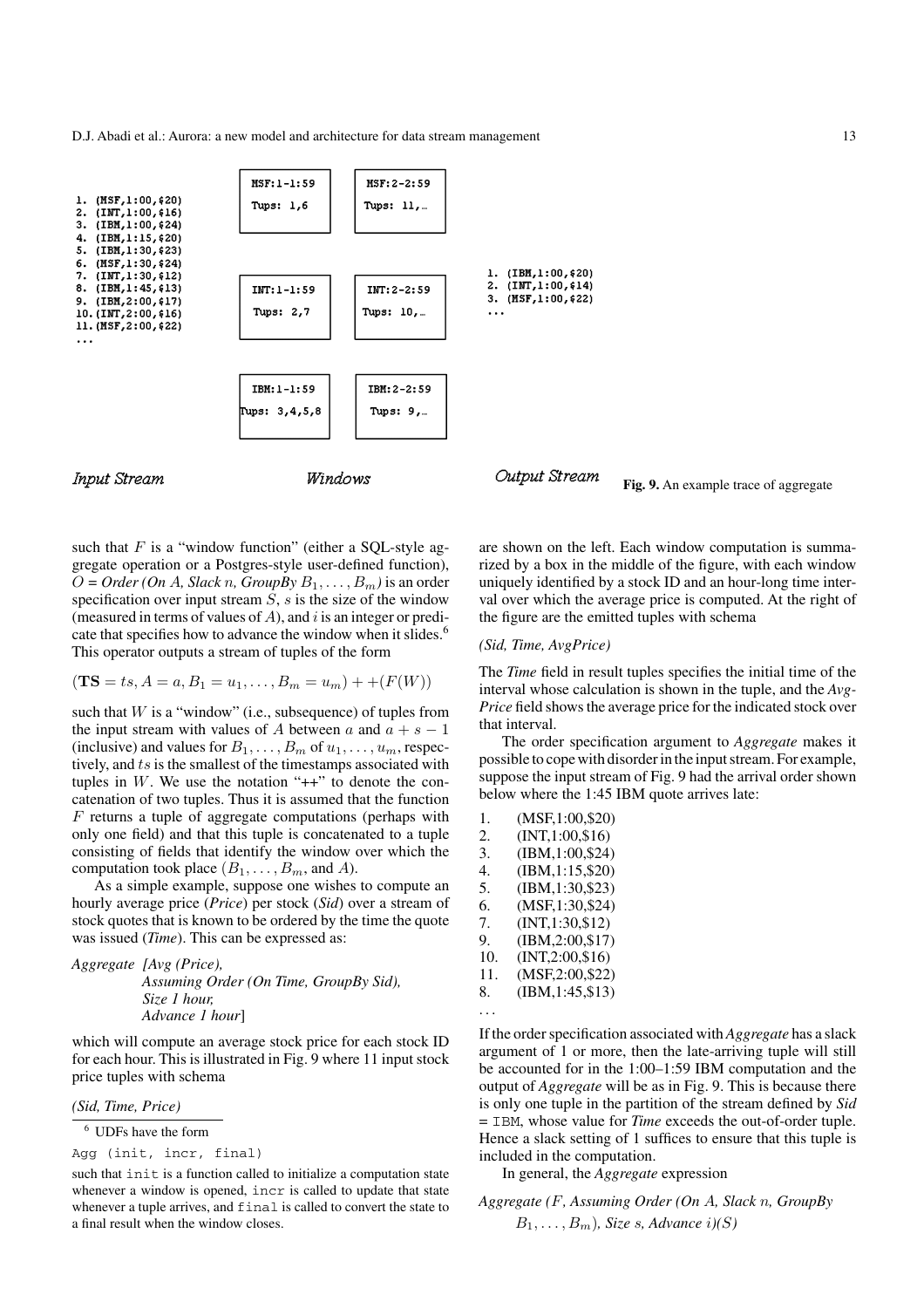is equivalent to the composition of an *Aggregate* with 0 slack and a buffered sort where *Slack* is n:

*Aggregate (*F*, AssumingOrder (On* A*, Slack 0, GroupBy* B1,...,Bm)*, Size* s*, Advance* i*) (BSort (AssumingOrder (On* A*, Slack* n*, GroupBy*  $B_1, \ldots, B_m)(S)$ 

This is potentially a useful identity for query optimization, as the result of a prior sort might be used by multiple queries that apply window functions to the same stream, assuming an ordering over the same attribute.However, it is important to point out that the evaluation of *Aggregate* **does not** require first sorting its input stream.<sup>7</sup>

Aside from disorder, another complication with regard to stream aggregation is *blocking*: waiting for lost or late tuples to arrive in order to finish window calculations.Given the realtime requirements of many stream applications, it is essential that it be possible to "time out" aggregate computations, even if this happens at the expense of accuracy.For example, suppose we are monitoring the geographic center of mass for a military platoon. Soldiers may turn off their communication units, go out of range, or merely be located in a region with very high network latency.In such circumstances, the centerof-mass computation might block while waiting for missing data, and it is likely beneficial to output an approximate centerof-mass calculation before all relevant sensor readings have been received.

To counter the effects of blocking, *Aggregate* can accept an optional *Timeout* argument, as in:

# *Aggregate (*F*, Assuming* O*, Size* s*, Advance* i*, Timeout* t*)*

where t is some measure of time.When *Aggregate* is declared with a timeout, each window's computation is timestamped with the local time when the computation begins. A window's computation then times out if a result tuple for that window has not been emitted by the time that the local time exceeds the window's initial time  $+t^8$ . As a result of a timeout, a result tuple for that window gets emitted early and all tuples that arrive afterwards and that would have contributed to the computation had it not timed out are ignored.

5.2.2.3 Join

*Join* is a binary join operator that takes the form

# *Join* (*P*, *Size s*, *Left Assuming*  $O_1$ , *Right Assuming*  $O_2$ )  $(S_1, S_2)$

such that  $P$  is a predicate over pairs of tuples from input streams  $S_1$  and  $S_2$ , s is an integer, and  $O_1$  (on some numeric

| Platoon X                                                                                                                                                                                                                                                              | Platoon Y                                                                                 | Join (P, Size 10 min, Assuming Left O, Assuming Right O)                                                                                                                                                                                                                                                                                                                                                                                                                                                                    |
|------------------------------------------------------------------------------------------------------------------------------------------------------------------------------------------------------------------------------------------------------------------------|-------------------------------------------------------------------------------------------|-----------------------------------------------------------------------------------------------------------------------------------------------------------------------------------------------------------------------------------------------------------------------------------------------------------------------------------------------------------------------------------------------------------------------------------------------------------------------------------------------------------------------------|
| (1, 2: 00.3)<br>1.<br>2.<br>(2, 2:00, 1)<br>(3.2:00.1)<br>з.<br>4.<br>(1, 2: 05, 4)<br>5.<br>(2, 2: 05, 2)<br>6.<br>(3, 2: 05, 1)<br>7.<br>(1, 2: 10, 4)<br>8.<br>(2, 2: 10, 3)<br>9.<br>(3,2:10,1)<br>10.<br>(1, 2: 15, 2)<br>(2, 2: 15.4)<br>11.<br>12. (3, 2: 15.1) | (10, 1; 55, 3)<br>1.<br>2.<br>(11, 1:55, 4)<br>з.<br>(12, 1:55, 5)<br>(13, 1:55, 6)<br>4. | $1.$ $(1.2:00.3.10.1:55.3)$<br>(1, 2: 00, 3, 10, 2: 05, 3)<br>2.<br>(1, 2: 05, 4, 11, 1: 55, 4)<br>з.<br>(1, 2: 05, 4, 11, 2: 05, 4)<br>4.<br>(1, 2: 05, 4, 10, 2: 15, 4)<br>5.<br>$6.$ $(1, 2:05, 4, 11, 2:15, 4)$<br>$7.$ $(1, 2:10, 4, 11, 2:05, 4)$<br>$8.$ (1, 2:10, 4, 10, 2:15, 4)<br>$9.$ $(1, 2: 10, 4, 11, 2: 15, 4)$<br>10. (2, 2:10, 3, 10, 2:05, 3)<br>11. (2, 2:15, 4, 11, 2:05, 4)<br>12. (2.2:15.4.10.2:15.4)<br>13. (2, 2:15, 4, 11, 2:15, 4)<br>14. (2.2:15.4.10.2:25.4)<br>15. (3, 2:15, 1, 13, 2:25, 1) |

**Fig. 10.** An example trace of join

or time-based attribute of  $S_1$ , A) and  $O_2$  (on some numeric or time-based attribute of  $S_2$ ,  $B$ ) are specifications of orderings assumed of  $S_1$  and  $S_2$ , respectively. For every in-order tuple t in  $S_1$  and u in  $S_2$ , the concatenation of t and u  $(t + +u)$  is output if  $|t.A - u.B| \leq s$  and P holds of t and u. The QoS timestamp for the output tuple is the minimum timestamp of  $t$  and  $u$ .

As a simple example, suppose that we are processing two streams,  $X$  and  $Y$ , consisting of soldier position reports for two respective platoons. Suppose each stream has schema

#### *(Sid, Time, Pos)*

such that *Sid* is the soldier ID, *Pos* is the position report,<sup>9</sup> and *Time* is the time the report was issued, and that we wish to detect all pairs of soldiers from respective platoons who report identical positions within 10 min of each other.This could be expressed as:

# *Join* (*P*, *Size* 10 min, Assuming Left O, Assuming Right O)  $(X, Y)$

such that:

- O *= Order (On Time)* and
- $P(x, y) \Leftrightarrow x.\textit{pos} = y.\textit{pos}$

The execution of this query on example readings from  $X$  and  $Y$  is shown in Fig. 10. A simple variation of the symmetric hash join [28] (that prunes internal tables of tuples that, because of the assumed orderings, are guaranteed not to join with tuples that have yet to arrive from the opposite stream) produces the correct join result, regardless of the interleaving of input streams (i.e., independent of the arrival times of tuples).

As with *Aggregate*, *Join* can be expressed so as to tolerate disorder in input streams.Thus the following identity holds:

Join (P, Size s, Assuming Left 
$$
O_1
$$
, Assuming Right  $O_2$ )  
 $(S_1, S_2)$  =

*Join* (P, Size s, Assuming Left  $O'_{1}$ , Assuming Right  $O'_{2}$ ) *(BSort (Assuming*  $O_1$ *) (S<sub>1</sub>) BSort (Assuming*  $O_2$ *) (S<sub>2</sub>))* 

such that:

•  $O_1$  = Order (On A, Slack  $n_1$ , GroupBy  $A_1, \ldots, A_{m1}$ ),

<sup>9</sup> To keep the example simple, we are assuming position values are integers.Obviously in a more realistic scenario, the representation of position and the calculation of distance will be more complicated.

<sup>7</sup> An algorithm for *Aggregate* that does not require sorting its input simply delays emitting result tuples according to the slack specification, allowing for late-arriving tuples to contribute to the window computation.

<sup>8</sup> The actual time a window computation times out may exceed the declared timeout if the *Aggregate* box is not scheduled immediately following the declared timeout.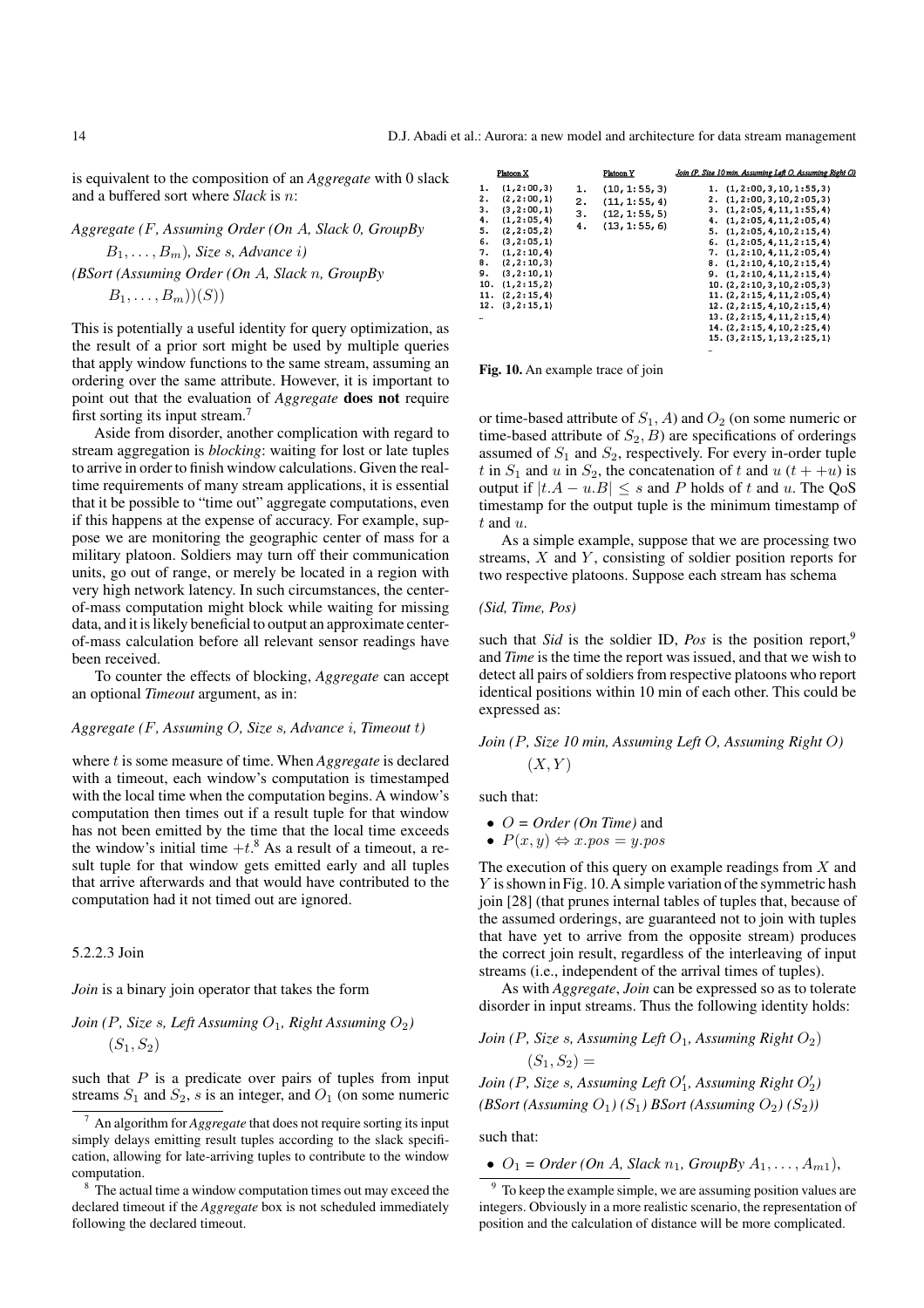| Hearibeat (H)                                            | Platoon $X(X)$                                                                                                                                                                                                                                                         | Resample (F. Size 10, On Time, Assuming O)                                                                                                                             |
|----------------------------------------------------------|------------------------------------------------------------------------------------------------------------------------------------------------------------------------------------------------------------------------------------------------------------------------|------------------------------------------------------------------------------------------------------------------------------------------------------------------------|
| (2:00)<br>1.<br>(2:15)<br>2.<br>(2:30)<br>з.<br>$\cdots$ | (1, 2: 08, 3)<br>1.<br>(2, 2: 03, 2)<br>2.<br>з.<br>(2, 2: 11, 1)<br>4.<br>(1, 2: 12: 1)<br>5.<br>(1, 2: 21, 3)<br>6.<br>(2, 2: 14.4)<br>$7.$ $(3,2:10,1)$<br>8.<br>(1, 2: 34, 4)<br>9.<br>(3, 2: 19.2)<br>10. (2, 2:28, 3)<br>11. (3.2:25.4)<br>12. (3, 2: 41, 1)<br> | $1. \quad \{2, 2, 00, 2\}$<br>2.11.2:00.31<br>$3. \quad (1,2:15,2.33)$<br>4.13.2:00.11<br>$5. \hspace{2mm} (2, 2:15, 2.5)$<br>6. (3, 2:15, 2.33)<br>7. (3, 2:30.4)<br> |
|                                                          |                                                                                                                                                                                                                                                                        |                                                                                                                                                                        |

**Fig. 11.** An example trace of resample

- $O_2 = Order (On B, Black n_2, Group By B_1, ..., B_{m2}),$
- $O'_1$  = *Order (On A, GroupBy A*<sub>1</sub>*,..., A*<sub>*m*1</sub>*)*, and
- $O'_2$  = *Order* (*On B, GroupBy*  $B_1, ..., B_{m2}$ *)*

As with *Aggregate*, *Join* need not sort its inputs in order to process disordered streams but can instead delay pruning tuples to account for slack.

*Join* also permits one or both of its inputs to be static tables. A static table is a special case of a window on a stream that is infinite in size.

#### 5.2.2.4 Resample

Resample is an asymmetric, semijoin-like synchronization operator that can be used to align pairs of streams.This operator takes the form

*Resample (F, Size s, Left Assuming*  $O_1$ *, Right Assuming*  $O_2$ *)*  $(S_1, S_2)$ 

such that F is a "window function" over  $S_1$  (defined in the same fashion as the window function arguments to *Aggregate*), *s* is an integer, *A* is an attribute over  $S_1$  (upon which  $S_1$  is assumed to be ordered), and  $O_1$  (on some numeric or time-based attribute of  $S_1$ , A) and  $O_2$  (on some numeric or time-based attribute of  $S_2$ ,  $B$ ) are specifications of orderings assumed of  $S_1$  and  $S_2$ , respectively. For every tuple, t, from  $S_1$ , tuple

$$
(B_1: u.B_1, \ldots, B_m: u.B_m, A: t.A) + +F(W(t))
$$

is output such that:

$$
W(t) =
$$
  
{ $u \in S_2 | u$  in order wt  $O_2$  in  $S_2 \wedge |t.A - u.B| \le s$ }

Thus, for every tuple in  $S_1$ , an interpolated value is generated from  $S_2$  using the interpolation function, F, over a window of tuples of size 2s.

As a simple example, suppose that  $X$  is a stream of position reports for soldiers from platoon  $X$  emitted at irregular time intervals and  $H$  is a stream of "heartbeats" that are emitted every 15 min. Suppose a simple interpolation of  $X$  is desired whereby the position of every soldier is estimated at some time  $t$ , by applying some function  $F$  over the window of all of the soldiers' position reports that are within 10 min of  $t$ .<sup>10</sup> This



ţS

| id, Time, Posn)                                                                                                                                                                                        |                         | (Sid, Time, Posn)                                                                                                                          |           | (Time, Cnt)               |                         | (Time, Cnt)     |
|--------------------------------------------------------------------------------------------------------------------------------------------------------------------------------------------------------|-------------------------|--------------------------------------------------------------------------------------------------------------------------------------------|-----------|---------------------------|-------------------------|-----------------|
| (1, 1, 34)<br>(1, 2, 38)<br>(2, 1, 24)<br>(3, 1, 35)<br>(3, 2, 38)<br>(3,3,18)<br>(4, 1, 21)<br>(5, 1, 20)<br>(2, 2, 31)<br>(4, 2, 36)<br>(4,3,30)<br>(5, 2, 31)<br>(1, 3, 28)<br>(2,3,41)<br>(5,3,31) | Filter<br>$\rightarrow$ | (1, 1, 34)<br>(1, 2, 38)<br>(3, 1, 35)<br>(3, 2, 38)<br>(2, 2, 31)<br>(4, 2, 36)<br>(5, 2, 31)<br>(4, 3, 30)<br>(2,3,41)<br>(5, 3, 31)<br> | Aggregate | (1, 2)<br>(2, 5)<br>(3,3) | Filter<br>$\rightarrow$ | (2, 5)<br>(3,3) |
|                                                                                                                                                                                                        |                         |                                                                                                                                            |           |                           |                         |                 |

**Fig. 13.** An example trace of query 1

can be expressed as:

# *Resample (F, Size 10, Left Assuming*  $O_1$ *, Right Assuming* $O_2$ )  $(H, X)$

such that  $O_1 = Order (On Time)$  and  $O_2 = Order (On Time)$ *GroupBy Sid)*.A sample trace of this operator above is shown in Fig.11 in terms of a heartbeat stream (with schema *Time* and values in 15-min intervals) and a soldier position stream (as before, with schema *Sid, Time, Pos*. Note that tuples are emitted in the order in which their computations conclude. Therefore, even though a position report for the soldier with  $Sid = 1$  (tuple #1) arrives before one from the soldier with  $Sid = 2$  (tuple  $#2$ ), the first interpolated result comes from the latter soldier as this calculation concludes with the arrival of the first tuple from this soldier with a timestamp that is later than 2:10 (tuple #3).

## *5.3 Query examples*

We now describe two queries that demonstrate SQuAl, motivated by conversations with Mitre Corporation concerning military logistics applications.For these queries we assume that inputs are streams of soldier position reports with schema *Sid, Time, Pos, as in previous examples. Once again, we sim*plify the examples by assuming integer-valued positions and also assume integer-valued timestamps.

**Query 1:** *Produce an output whenever* m *soldiers are across some border* k *at the same time (with border crossingdetection determined by the predicate Pos* ≥ k*).*

 $10$  F could, for example, calculate a weighted average of positions reported, with weights determined by the difference between the time of the reports and  $t$ . For this example, we assume a much simpler function that simply reports the average position reported by tuples in the window.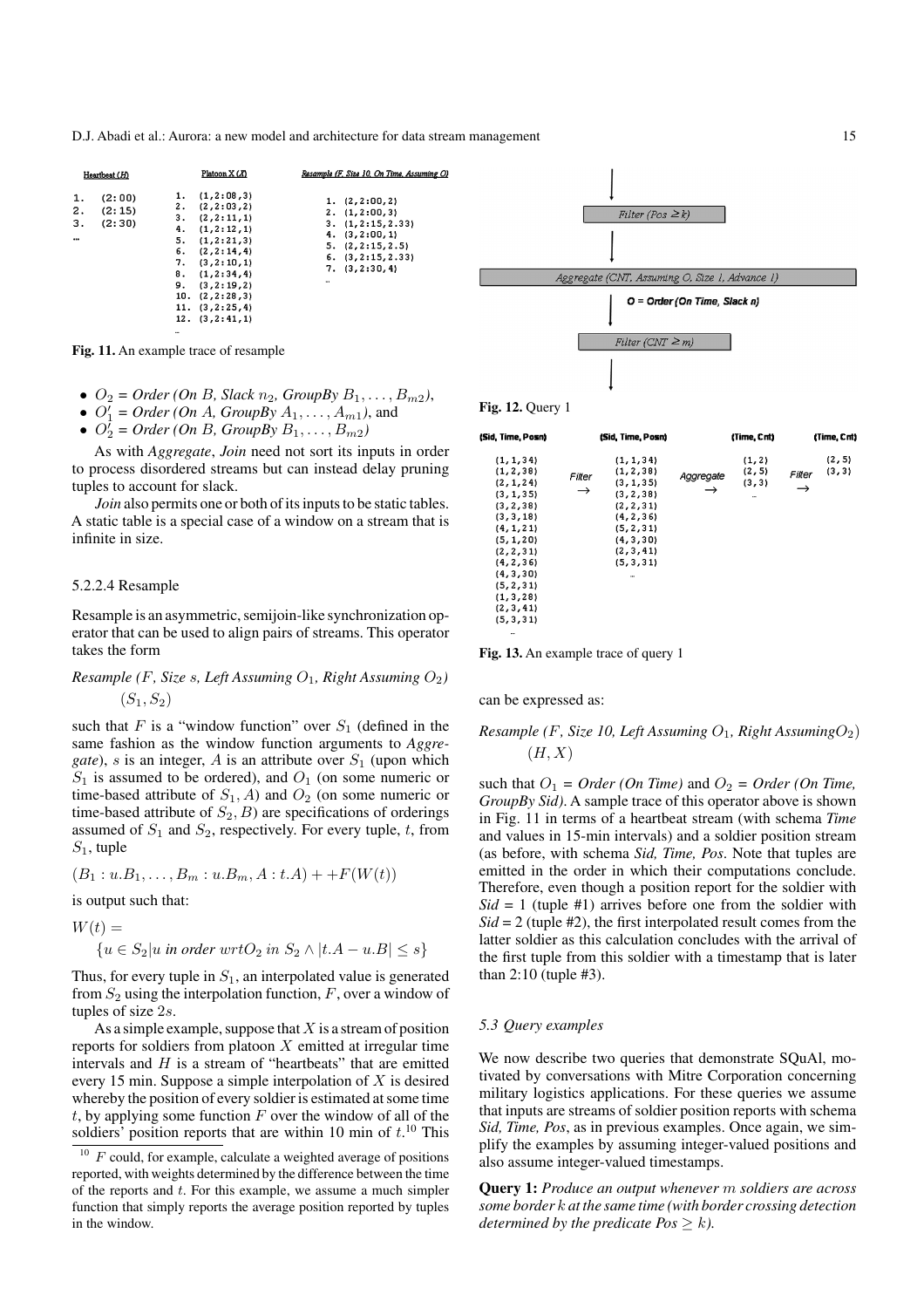

**Fig. 14.** A streamlined version of query 1

| (Sid, Time, Posn)                                                                                                                                              | (Sid, Time, Posn)                                                                                                                                                                  |       | (Sid, Time, Posn)                                                                                                      |                                                                                                                        |
|----------------------------------------------------------------------------------------------------------------------------------------------------------------|------------------------------------------------------------------------------------------------------------------------------------------------------------------------------------|-------|------------------------------------------------------------------------------------------------------------------------|------------------------------------------------------------------------------------------------------------------------|
| (1, 1, 34)<br>(1, 2, 38)<br>(2, 1, 24)<br>(3, 1, 35)<br>(3, 2, 38)<br>(3,3,18)<br>(4.1.21)<br>(5, 1, 20)<br>(2, 2, 31)<br>(4.2.36)<br>(4, 3, 30)<br>(5, 2, 31) | (1, 1, 34)<br>Filter $(1, 2, 38)$<br>$\rightarrow$ (3,1,35) $\rightarrow$ (1,2,38)<br>(3, 2, 38)<br>(2, 2, 31)<br>(4, 2, 36)<br>(5, 2, 31)<br>(4,3,30)<br>(2,3,41)<br>(5.3.31)<br> | BSort | (1, 1, 34)<br>(3, 1, 35)<br>(3.2.38)<br>(2, 2, 31)<br>(4, 2, 36)<br>(5, 2, 31)<br>(4, 3, 30)<br>(2, 3, 41)<br>(5.3.31) | Aggregate<br>(Tup#, Time, Over)<br>(1,1,F)<br>(2,1,F)<br>(3, 2, T)<br>(4, 2, T)<br>(5, 2, T)<br>(6, 2, F)<br>(7, 2, F) |
| (1.3.28)<br>(2,3,41)<br>(5, 3, 31)<br>                                                                                                                         |                                                                                                                                                                                    |       | (Tup#, Time, Over)<br>(3, 2, T)<br>(4, 2, T)<br>(5.2.T)<br>(8.3,T)                                                     | (8, 3, T)<br>Filter                                                                                                    |

**Fig. 15.** An example trace of query

The SQuAl expression of this query is shown in Fig.12. The first box of the query filters position reports for those that reveal that a soldier is across the border.Then, an aggregation on the resulting stream (assuming an ordering on *Time*) produces a count of soldiers reporting a position beyond border  $k$  at each point in time. Finally, a filter identifies those times where the soldier count exceeds m.

An *example* trace of this query on a stream of soldier reports (assuming  $k = 30$ ,  $m = 3$ , and  $n(Slack) = 1$ ) is shown in Fig.13.It can be seen from this example that outputs are not produced immediately when m soldiers are recognized as being across the border. For example, upon the processing of the fifth tuple to *Aggregate* it is known that a tuple should be output indicating that there are three soldiers across the border at  $Time = 2$ . However, this tuple does not get output until the



**Fig. 16.** Query 2

seventh tuple to *Aggregate* gets processed, as it is only then that the window for  $Time = 2$  is closed.

The alternative query shown in Fig. 14 with a C-like userdefined window function eliminates this latency.This query first sorts all position reports showing soldiers across the border on *Time*.The following *Aggregate* box then maintains a window of exactly m tuples, and whenever **every** tuple in this window has the same value for *Time* (indicating that there are  $m$  soldier reports at that time for soldiers across the border), a tuple is output reporting the time.The trace of this query on the same input stream as in Fig.12 is shown in Fig.15 and shows that this query will output  $k$  tuples any time there are  $n + k - 1$  soldiers across the border (e.g., three tuples are emitted for  $Time = 2$  because five soldiers are across the border at this time.) The additional tuples can be removed by adding an additional *Aggregate* box whose window has a size of two tuples and that emits a tuple only when it is the newest tuple in the window and with a different value for time than the oldest tuple in the window.

**Query 2:** *Compute the center of mass of every soldier's position for every timestamp. Alert when it differs from the previous readingby 100m. Assume that it is not worth waitingmore than* t *seconds for soldier position reports when calculating center of mass for a given time.*

The SQuAl expression of this query is shown in Fig.16. The first box calculates the center of mass (using a user-defined function) over all position reports assuming an ordering on *Time*. Note that the *Timeout* argument to this box ensures that a center-of-mass calculation never requires waiting more than t seconds from the time of the first soldier report to the last.A second *Aggregate* box maintains a window of size two tuples, so as to compare the most recent two center-of-mass calculations to see if they differ by 100 or more.The user-defined window function,  $F$ , performs this calculation and outputs a flag (Diff) which is set to TRUE if the last center-of-mass calculation differs by the previous one by 10 m or more.The final *Filter* box returns the center-of-mass calculations and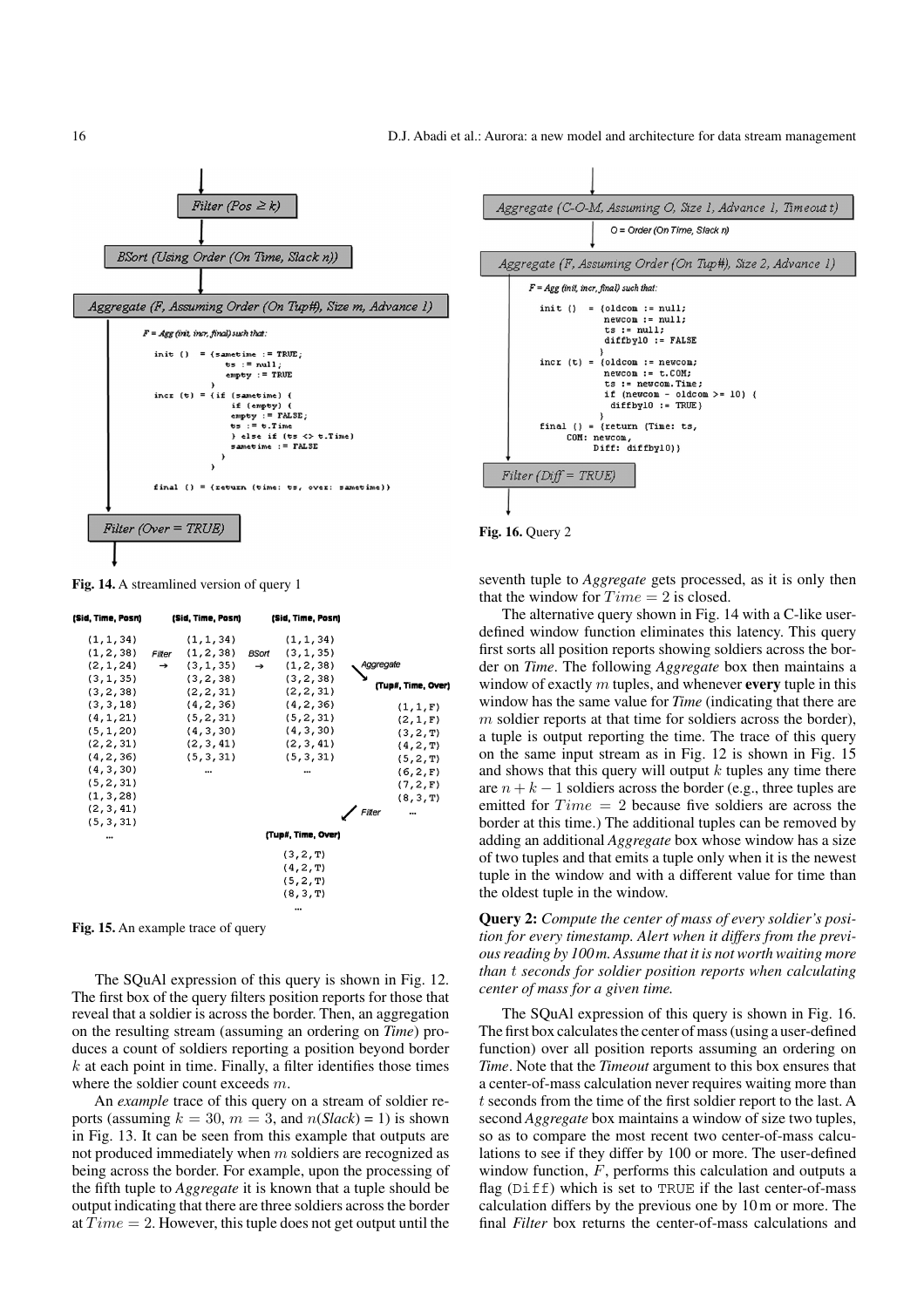| (Sid, Time, Posn)                                  |                | (Time, COM)                          |           | (Time, COM, Diff)                                           |
|----------------------------------------------------|----------------|--------------------------------------|-----------|-------------------------------------------------------------|
| (1, 1, 34)<br>(1, 2, 38)<br>(2, 1, 24)             | Aggregate<br>→ | (1, 26.8)<br>(2, 34.8)<br>(3, 29, 6) | Aggregate | $(2, 34.8, \texttt{TRUE})$<br>$(3, 29.6, \text{FALSE})$<br> |
| (3, 1, 35)<br>(3, 2, 38)<br>(3,3,18)<br>(4, 1, 21) |                |                                      |           | J. Filter                                                   |
| (5, 1, 20)<br>(2, 2, 31)<br>(4, 2, 36)             |                |                                      |           | (Time, COM, Diff)<br>$(2, 34.8, \texttt{TRUE})$<br>         |
| (4,3,30)<br>(5, 2, 31)<br>(1, 3, 28)               |                |                                      |           |                                                             |
| (2,3,41)<br>(5, 3, 31)                             |                |                                      |           |                                                             |

**Fig. 17.** An example trace of query 2

the associated timestamps for those that have this flag set.An example trace with  $n(Slack) = 2$  is shown in Fig. 17.

#### **6 Related work**

Query indexing [4] is an important technique for enhancing the performance of large-scale filtering applications.In Aurora, this would correspond to a merge of some inputs followed by a fan-out to a large number of filter boxes.Query indexing would be useful here, but it represents only one Aurora processing idiom.

As in Aurora, active databases [23,24] are concerned with monitoring conditions.These conditions can be a result of any arbitrary update on the stored database state.In our setting, updates are append-only, thus requiring different processing strategies for detecting monitored conditions.Triggers evaluate conditions that are either true or false.

Our framework is general enough to support queries over streams or the conversion of these queries into monitored conditions.There has also been extensive work on making active databases highly scalable (e.g., [13]). Similar to continuous query research, these efforts have focused on query indexing, while Aurora is constructing a more general system.

Adaptive query processing techniques (e.g., [5,15,28]) address efficient query execution in unpredictable and dynamic environments by revising the query execution plan as the characteristics of incoming data changes.Of particular relevance is the Eddies work [5]. Unlike traditional query processing where every tuple from a given data source gets processed in the same way, each tuple processed by an Eddy is dynamically routed to operator threads for partial processing, with the responsibility falling upon the tuple to carry with it its processing state.Recent work [18] extended Eddies to support the processing of queries over streams, mainly by permitting Eddies systems to process multiple queries simultaneously and for unbounded lengths of time.The Aurora architecture bears some similarity to that of Eddies in its division of a single query's processing into multiple threads of control (one per query operator).However, queries processed by Eddies are expected to be processed in their entirety; there is neither the notion of load shedding nor QoS.

A special case of Aurora processing is as a continuous query system.A system like NiagaraCQ [9] is concerned with combining multiple data sources in a wide area setting. while we are initially focusing on the construction of a general stream processor that can process very large numbers of streams. Further work on continuous queries by Viglas and Naughton [29] discusses rate-based query optimization for streaming wide-area information sources in the context of NiagaraCQ.

Recent work on stream data query processing architectures shares many of the goals and target application domains with Aurora. The Fjords architecture [17] combines querying of push-based sensor sources with pull-based traditional sources by embedding the pull/push semantics into queues between query operators. It is fundamentally different from Aurora in that operator scheduling is governed by a combination of schedulers specific to query threads and operator-queue interactions.Tribeca [27] is an extensible, stream-oriented data processor designed specifically for supporting network traffic analysis.While Tribeca incorporates some of the stream operators and compile-time optimizations supported by Aurora, it does not address scheduling or load-shedding issues and does not have the concept of ad hoc queries.Like Aurora, the STREAM project [7] attempts to provide comprehensive data stream management and processing functionality.Even though both systems address many common data and resource management issues, the proposed approaches and solutions are different due to different assumptions and performance criteria.In particular, Aurora drives all resource management decisions, such as scheduling, storage management, and load shedding, based on various QoS specifications, whereas Stream does not have a notion of QoS. Another highlevel difference involves the specification of stream processing requirements: Stream uses a variant of SQL, whereas Aurora assumes more direct, workflow-style specification of queries. A more detailed comparison of these systems is beyond the scope of this paper and can be found elsewhere [20].

The SEQ model [26], developed for sequence databases, provides a set of positional and record-oriented operators. Even though some SEQ operators demonstrate strong resemblance to Aurora operators (e.g., our *Filter* and *Map* operators can be encoded using SEQ's *Transform* operator), there are also significant differences.First, due to the conceptual differences between stored data sequences and online data streams, SEQ operators do not deal with issues such as one-time occurrence of tuples, late delivery, or tuple ordering issues; they assume that the sequence data is finite and readily available from persistent storage. Second, SEQ does not provide any binary windowed operators such as Aurora's *Join*.Instead, positional binary operators in SEQ act only on tuples at matching positions of two sequences.Therefore, notions such as Timeout and Slack do not exist in SEQ.Finally, SEQ does not provide any operator that works across streams in a composite stream, such as Aurora's *XSection*.

The Chronicle Data Model [23] defined a restricted view definition and manipulation language over appendonly sequences (so-called *chronicles*).The operators used in this model are sequence counterparts of relational operators such as *Selection, Projection, Join, Union, Difference, GroupBy*, and *CrossProduct*. *Selection* corresponds to our *Filter*, whereas *Projection* is a special case of Aurora's generalpurpose *Map* operation.Unlike our *Join* operator, Chronicle's join predicate is restricted to equality on the sequencing.As a result, windowed joins are not possible. *GroupBy* is similar to our *Tumble* except that, as in SEQ, Chronicle Data Model is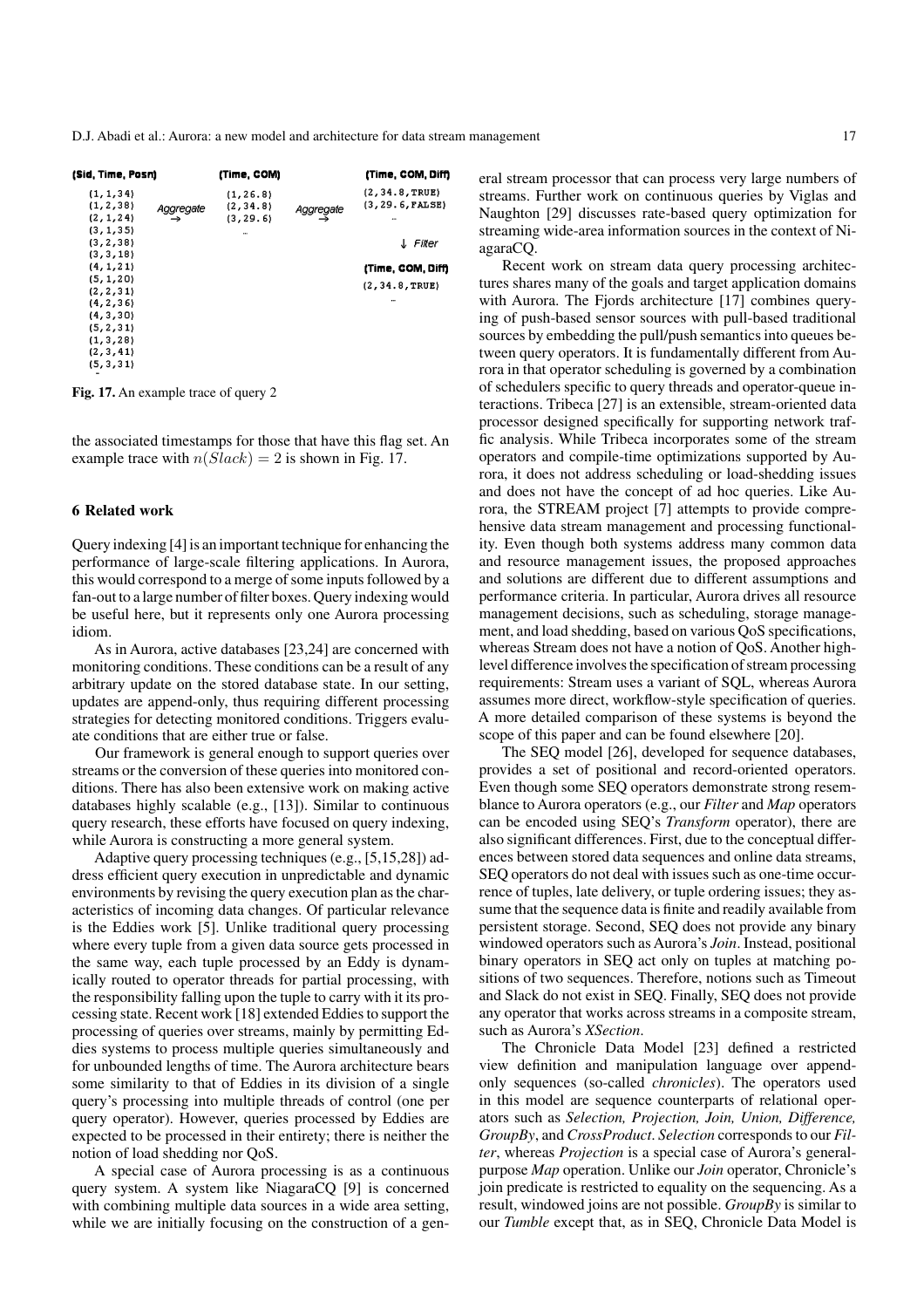

**Fig. 18.** Aurora GUI

not concerned with blocking issues and hence does not have *Timeout* and *Slack* concepts.The composite stream concept used in Aurora somewhat corresponds to Chronicle's group concept, which, however, is mainly used to restrict binary operators to act on chronicles of the same group.

Our work is also relevant to materialized views [12], which are essentially stored continuous queries that are reexecuted (or incrementally updated) as their base data are modified. However, Aurora's notion of continuous queries differs from materialized views primarily in that Aurora updates are append-only, thus making it much easier to incrementally materialize the view.Also, query results are streamed (rather than stored), and high stream data rates may require load shedding or other approximate query processing techniques that trade off efficiency for result accuracy.

Our work is likely to benefit from and contribute to the considerable research on temporal databases [22], main-memory databases [10], and real-time databases [16,22].These studies commonly assume an HADP model, whereas Aurora proposes a DAHP model that builds streams as fundamental Aurora objects.In a real-time database system, transactions are assigned timing constraints and the system attempts to ensure a degree of confidence in meeting these timing requirements.The Aurora notion of QoS extends the soft and hard deadlines used in real-time databases to general utility functions. Furthermore, real-time databases associate deadlines with individual transactions, whereas Aurora associates QoS curves with outputs from stream processing and, thus, must support continuous timing requirements. Relevant research in workflow systems (e.g., [19]) primarily focused on organizing long-running interdependent activities but did not consider real-time processing issues.

There has been extensive research on scheduling tasks in real-time and multimedia systems and databases [21,22].The proposed approaches are commonly deadline driven, i.e., at each scheduling point, the task that has the earliest deadline or the one that is expected to provide the highest QoS (e.g., throughput) is identified and scheduled.In Aurora, such an approach is not only impractical because of the sheer number of potentially schedulable tasks (i.e., tuples) but is also inefficient because of the implicit assumption that all tasks are memoryresident and are scheduled and executed in their entirety.To the best of our knowledge, however, our train scheduling approach is unique in its ability to reduce overall execution costs by exploiting intra- and interbox nonlinearities described here.

The work of [28] takes a scheduling-based approach to query processing; however, they do not address continuous queries, are primarily concerned with data rates that are too slow (we also consider rates that are too high), and only address query plans that are trees with single outputs.Chain [6] is an operator scheduling algorithm for stream processing streams. Chain's goal is to minimize run-time memory consumption; it does not address user-level performance metrics such as latency, whereas our goal is to maximize QoS.

The congestion control problem in data networks [30] is relevant to Aurora and its load-shedding mechanism.Load shedding in networks typically involves dropping individual packets randomly, based on timestamps, or using (applicationspecified) priority bits. Despite conceptual similarities, there are also some fundamental differences between network load shedding and Aurora load shedding. First, unlike network load shedding, which is inherently distributed, Aurora is aware of the entire system state and can potentially make more intelligent shedding decisions. Second, Aurora uses OoS information provided by the external applications to trigger and guide load shedding.Third, Aurora's semantic load-shedding approach not only attempts to minimize the degradation in overall system utility but also quantifies the imprecision due to dropped tuples.

Aurora load shedding is also related to approximate query answering (e.g., [14]), data reduction, and summary techniques [8,11], where result accuracy is traded for efficiency.By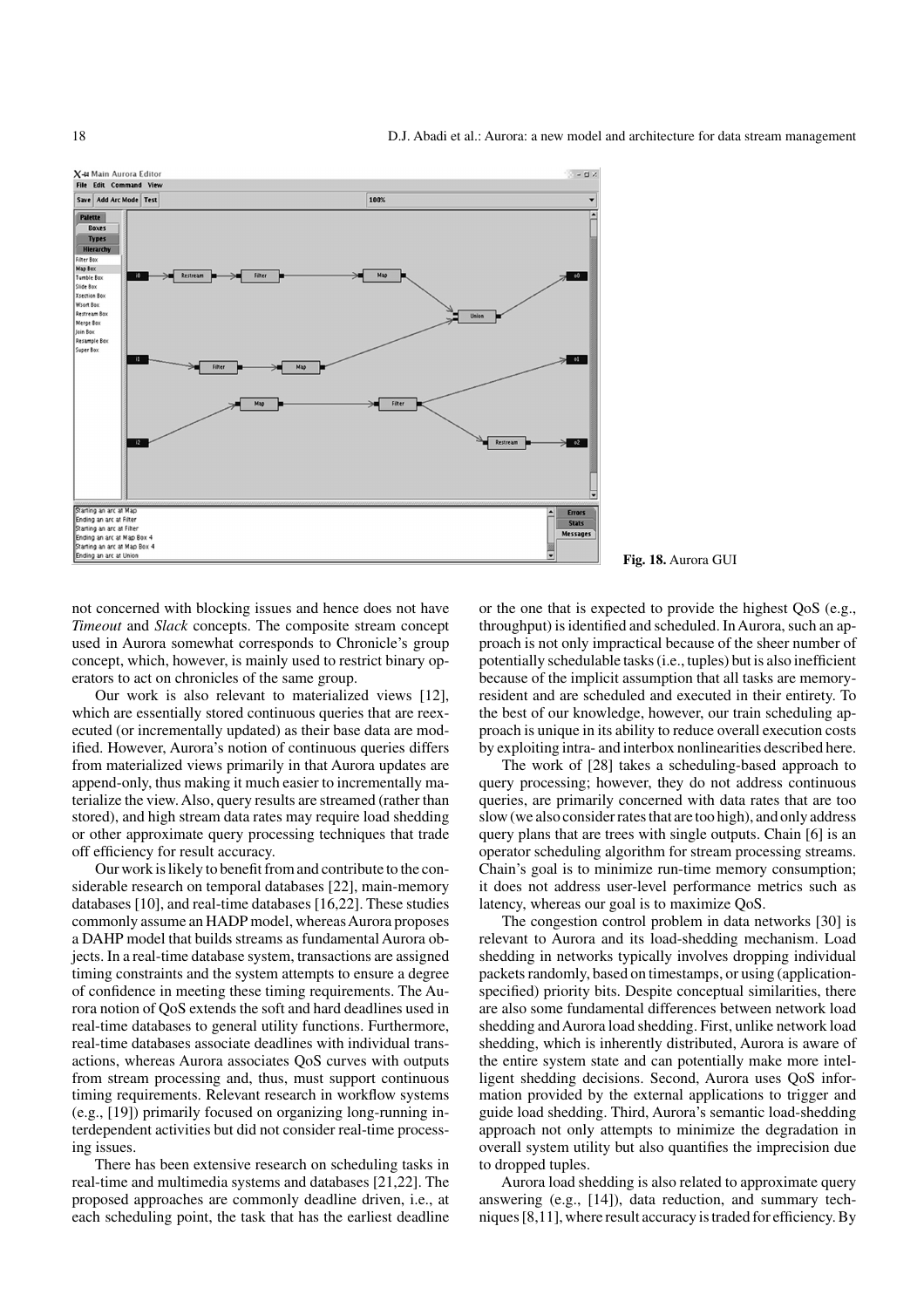

**Fig. 19.** Queue monitoring

throwing away data, Aurora bases its computations on sampled data, effectively producing approximate answers using data sampling.The unique aspect of our approach is that our sampling is driven by QoS specifications.

#### **7 Implementation status**

As of March 2003, we have a prototype Aurora implementation.The prototype has a Java-based GUI that allows construction and execution of Aurora networks.The current interface supports construction of arbitrary Aurora networks, specification of QoS graphs, stream-type inferencing, and zooming. Figure 18 is a screenshot of our current Aurora GUI. Users construct an Aurora network by simply dragging and dropping operators from the operator palette (shown on the left of the GUI) and connecting them.The small black boxes on the left of the drawing area represent the input ports, which are connected to the external stream sources.The small boxes on the right are output ports that connect to the applications. Figure 19 shows another screenshot that demonstrates an integrated queue-monitoring tool used to examine the queued tuples in the network.The smaller dark windows display the state of each arc in the network.The interface also supports pause functionality, which is used for debugging and performance monitoring.

The run-time system contains a scheduler, a rudimentary storage manager, and code to execute most of the boxes.We are currently experimenting with competing scheduling algorithms and extending the functionality of the storage manager to define and manage connection points.Aurora metadata is stored in a schema, which is stored in a Berkeley DB database. Aurora is functionally complete, and multibox networks can be constructed and run. However, there is currently no optimization and load shedding.

# **8 Conclusions and future work**

Monitoring applications are those where streams of information, triggers, real-time requirements, and imprecise data are prevalent.Traditional DBMSs are based on the HADP model and thus cannot provide adequate support for such applications.In this paper, we have presented the basic data stream model and architecture of Aurora, a DAHP system oriented toward monitoring applications.We argued that providing efficient support for these demanding applications requires not only critically revisiting many existing aspects of database design and implementation but also developing novel proactive data storage and processing concepts and techniques.

In this paper, we first presented the basicAurora model and architecture along with the primitive building blocks for workflow processing.We followed with several heuristics for optimizing a large Aurora network.We then focused on run-time data storage and processing issues, discussing storage organization, real-time scheduling, introspection, and load shedding and proposed novel solutions in all these areas.Finally, we provided a detailed discussion of a new set of data stream processing operators.

We are currently investigating two important research directions.While the bulk of the discussion in this paper describes how Aurora works on a single computer, many streambased applications demand support for distributed processing. To this end, we are working on a distributed architecture, Aurora\*, that will enable operators to be pushed closer to the data sources, potentially yielding significantly improved scalability, energy use, and bandwidth efficiency.Aurora\* will provide support for distribution by running a full Aurora system on each of a collection of communicating nodes.In particular, Aurora\* will manage load by replicating boxes along a path and migrating a copy of this subnetwork to another more lightly loaded node. A subset of the stream inputs to the replicated network would move along with the copy.We are also